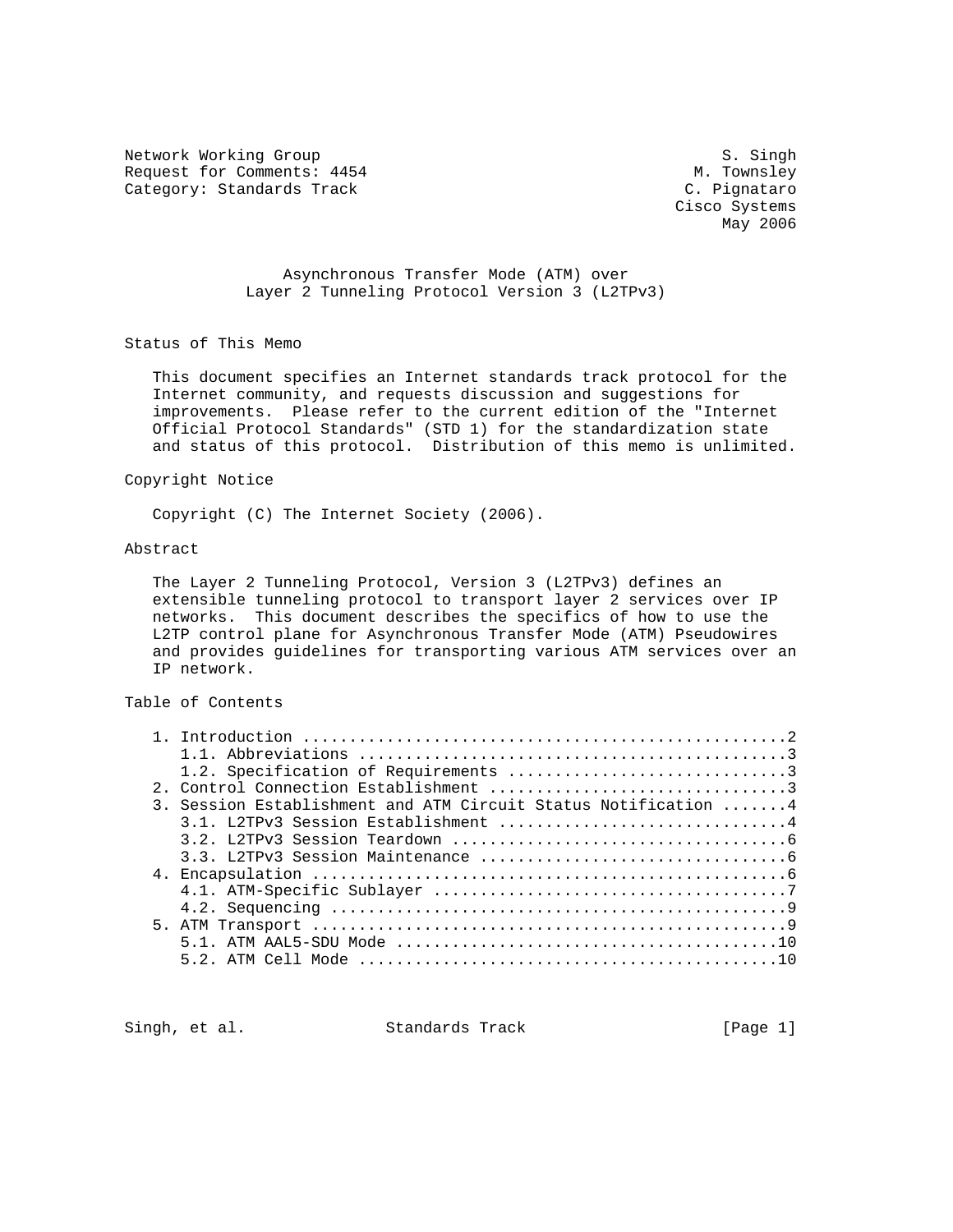|                | $5.2.1.$ ATM VCC Cell Relay Service 11                |  |
|----------------|-------------------------------------------------------|--|
|                | 5.2.2. ATM VPC Cell Relay Service 12                  |  |
|                | 5.2.3. ATM Port Cell Relay Service 12                 |  |
|                |                                                       |  |
|                |                                                       |  |
|                |                                                       |  |
| რ.             | ATM Maximum Concatenated Cells AVP 13                 |  |
|                |                                                       |  |
| 8 <sub>1</sub> | ATM Defects Mapping and Status Notification 14        |  |
|                |                                                       |  |
|                |                                                       |  |
|                |                                                       |  |
|                |                                                       |  |
|                |                                                       |  |
|                |                                                       |  |
|                |                                                       |  |
|                |                                                       |  |
|                | 12.2. Control Message Attribute Value Pairs (AVPs) 21 |  |
|                |                                                       |  |
|                | 12.4. ATM Alarm Status AVP Values 22                  |  |
|                |                                                       |  |
|                |                                                       |  |
|                |                                                       |  |
|                |                                                       |  |
|                |                                                       |  |

## 1. Introduction

 This document describes the specifics of how to use the Layer 2 Tunneling Protocol (L2TP) for Asynchronous Transfer Mode (ATM) Pseudowires, including encapsulation, carrying various ATM services, such as AAL5 SDU, ATM VCC/VPC/Port cell relay over L2TP, and mapping ATM defects to L2TP Set-Link-Info (SLI) messages to notify the peer L2TP Control Connection Endpoint (LCCE).

 Any ATM-specific AVPs or other L2TP constructs for ATM Pseudowire (ATMPW) support are defined here as well. Support for ATM Switched Virtual Path/Connection (SVP/SVC) and Soft Permanent Virtual Path/Connection (SPVP/SPVC) are outside the scope of this document.

 The reader is expected to be very familiar with the terminology and protocol constructs defined in [RFC3931].

Singh, et al. Standards Track [Page 2]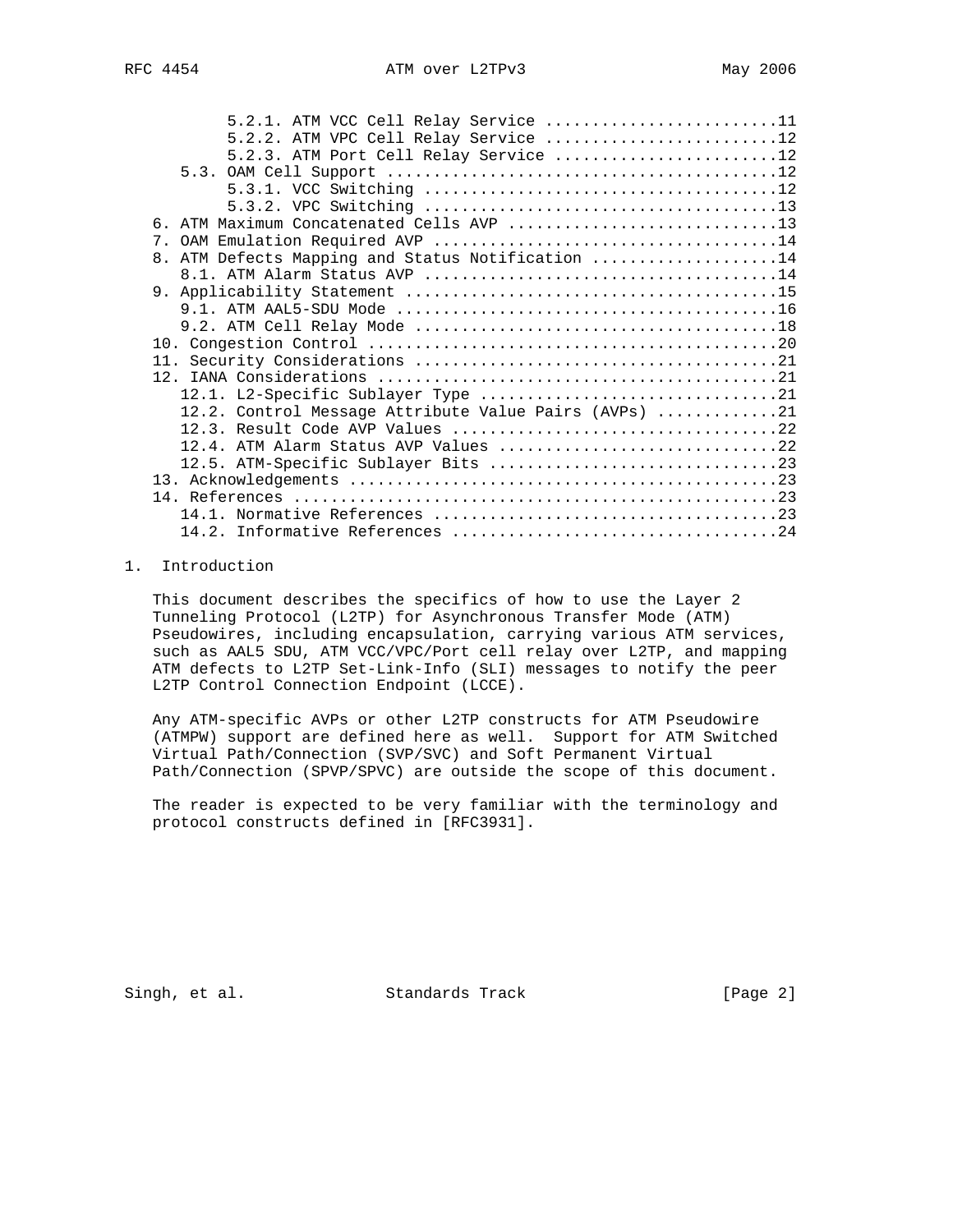# 1.1. Abbreviations

| AIS  | Alarm Indication Signal                          |
|------|--------------------------------------------------|
|      | ATMPW ATM Pseudowire                             |
| AVP  | Attribute Value Pair                             |
| CC   | Continuity Check OAM Cell                        |
| CE   | Customer Edge                                    |
| HEC  | Header Error Checksum                            |
| LAC  | L2TP Access Concentrator (see [RFC3931])         |
| LCCE | L2TP Control Connection Endpoint (see [RFC3931]) |
| MSB  | Most Significant Byte                            |
| OAM  | Operation, Administration, and Maintenance       |
| PE   | Provider Edge                                    |
| PSN  | Packet Switched Network                          |
| PWE3 | Pseudowire Emulation Edge to Edge                |
| RDI  | Remote Defect Indicator                          |
| SAR  | Segmentation and Reassembly                      |
| SDU  | Service Data Unit                                |
| SLI  | Set-Link-Info, an L2TP control message           |
| SVC  | Switched Virtual Connection                      |
| SVP  | Switched Virtual Path                            |
| SPVC | Soft Permanent Virtual Connection                |
| SPVP | Soft Permanent Virtual Path                      |
| VC   | Virtual Circuit                                  |
| VCC  | Virtual Channel Connection                       |
| VCI  | Virtual Channel Identifier                       |
| VPC  | Virtual Path Connection                          |
| VPI  | Virtual Path Identifier                          |

1.2. Specification of Requirements

 In this document, several words are used to signify the requirements of the specification. These words are often capitalized. The key words "MUST", "MUST NOT", "REQUIRED", "SHALL", "SHALL NOT", "SHOULD", "SHOULD NOT", "RECOMMENDED", "MAY", and "OPTIONAL" in this document are to be interpreted as described in [RFC2119].

2. Control Connection Establishment

 To emulate ATM Pseudowires using L2TP, an L2TP Control Connection as described in Section 3.3 of [RFC3931] MUST be established.

 The Start-Control-Connection-Request (SCCRQ) and corresponding Start-Control-Connection-Reply (SCCRP) MUST include the supported ATM Pseudowire types (see Section 3.1), in the Pseudowire Capabilities List as defined in Section 5.4.3 of [RFC3931]. This identifies the Control Connection as able to establish L2TP sessions in support of the ATM Pseudowires.

Singh, et al. Standards Track [Page 3]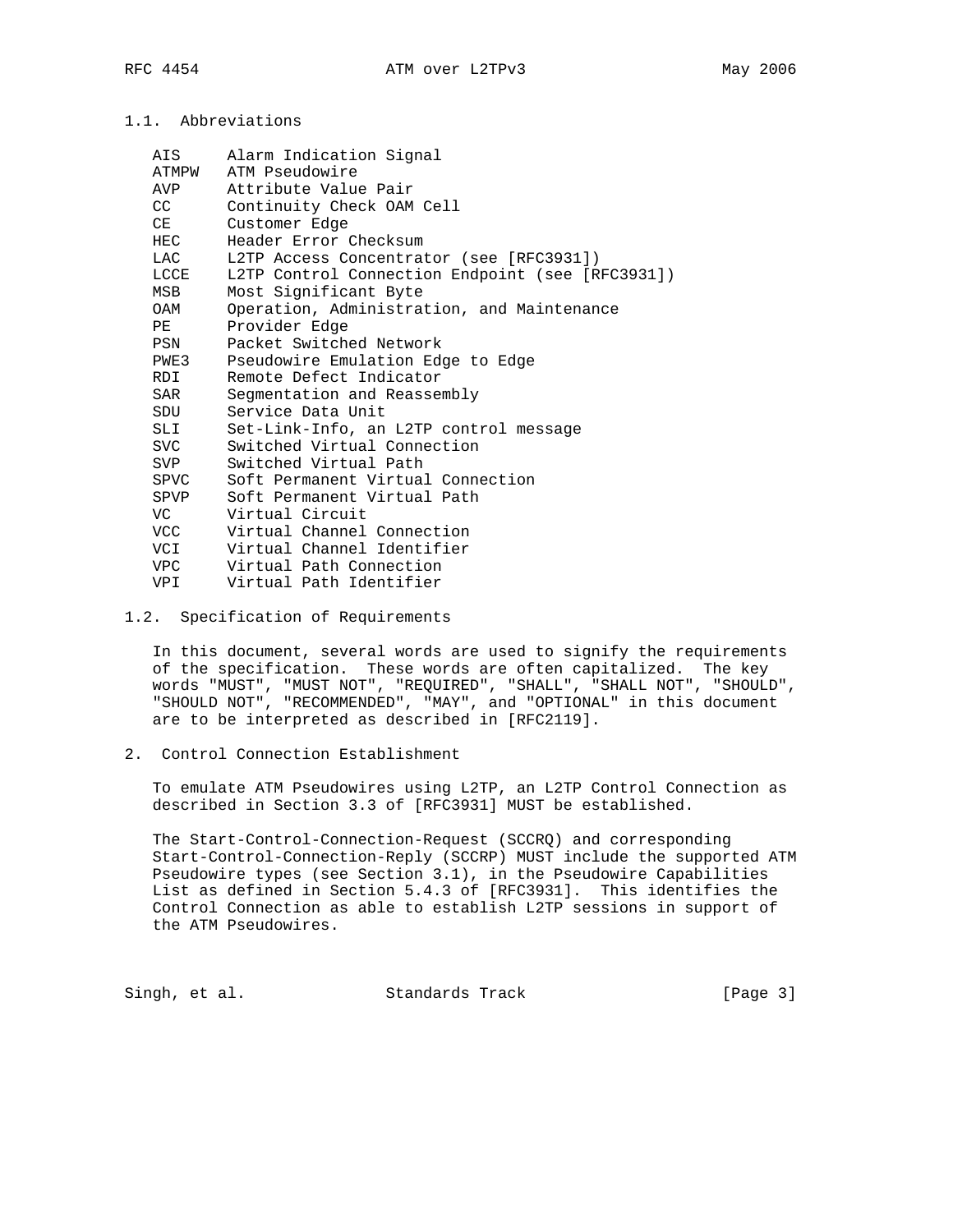An LCCE MUST be able to uniquely identify itself in the SCCRQ and SCCRP messages via a globally unique value. By default, this is advertised via the structured Router ID AVP [RFC3931], though the unstructured Hostname AVP [RFC3931] MAY be used to identify LCCEs as well.

3. Session Establishment and ATM Circuit Status Notification

 This section describes how L2TP ATMPWs or sessions are established between two LCCEs. This includes what will happen when an ATM circuit (e.g., AAL5 PVC) is created, deleted, or changes state when circuit state is in alarm.

3.1. L2TPv3 Session Establishment

 ATM circuit (e.g., an AAL5 PVC) creation triggers establishment of an L2TP session using three-way handshake described in Section 3.4.1 of [RFC3931]. An LCCE MAY initiate the session immediately upon ATM circuit creation, or wait until the circuit state transitions to ACTIVE before attempting to establish a session for the ATM circuit. It MAY be preferred to wait until circuit status transitions to ACTIVE in order to delay the allocation of resources until absolutely necessary.

 The Circuit Status AVP (see Section 8) MUST be present in the Incoming-Call-Request (ICRQ) and Incoming-Call-Reply (ICRP) messages, and MAY be present in the SLI message for ATMPWs.

 The following figure shows how L2TP messages are exchanged to set up an ATMPW after the ATM circuit (e.g., an AAL5 PVC) becomes ACTIVE.

 LCCE (LAC) A LCCE (LAC) B ------------------ -------------------- ATM Ckt Provisioned ATM Ckt Provisioned ATM Ckt ACTIVE  $ICRQ$  (status =  $0x03$ ) ----> ATM Ckt ACTIVE  $\leftarrow---$  ICRP (status =  $0x03$ ) L2TP session established OK to send data into PW ICCN -----> L2TP session established OK to send data into PW

Singh, et al. Standards Track [Page 4]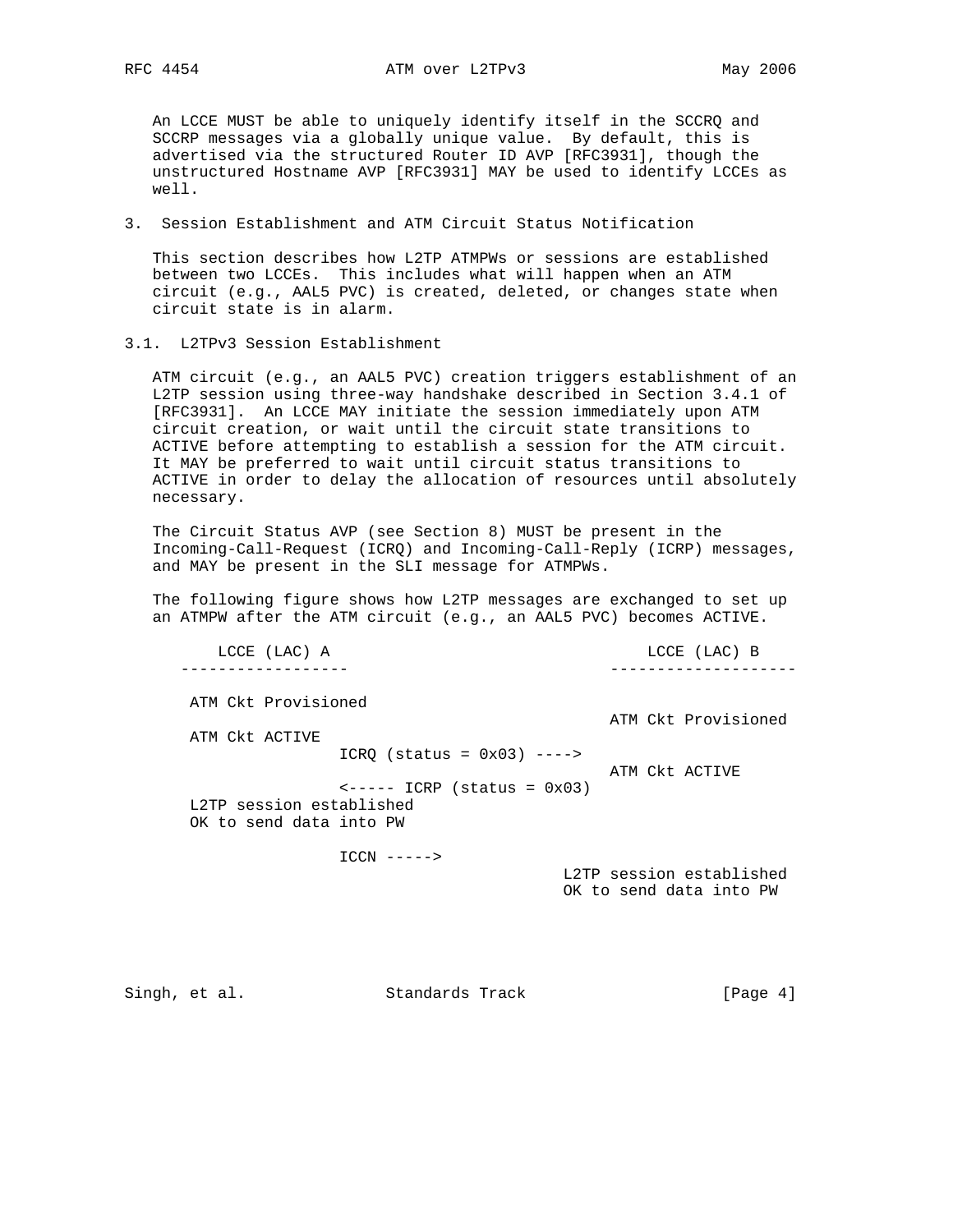The following signaling elements are required for the ATMPW establishment.

 a. Pseudowire Type: One of the supported ATM-related PW types should be present in the Pseudowire Type AVP of [RFC3931].

 0x0002 ATM AAL5 SDU VCC transport 0x0003 ATM Cell transport Port Mode 0x0009 ATM Cell transport VCC Mode 0x000A ATM Cell transport VPC Mode

 The above cell relay modes can also signal the ATM Maximum Concatenated Cells AVP as described in Section 6.

 b. Remote End ID: Each PW is associated with a Remote End ID akin to the VC-ID in [PWE3ATM]. Two LCCEs of a PW would have the same Remote End ID, and its format is described in Section 5.4.4 of [RFC3931].

 This Remote End ID AVP MUST be present in the ICRQ in order for the remote LCCE to associate the session to the ATM circuit. The Remote End Identifier AVP defined in [RFC3931] is of opaque form, though ATMPW implementations MAY simply use a 4-octet value that is known to both LCCEs (either by direct configuration or some other means). The exact method of how this value is configured, retrieved, discovered, or otherwise determined at each LCCE is outside the scope of this document.

 As with the ICRQ, the ICRP is sent only after the ATM circuit transitions to ACTIVE. If LCCE B had not been provisioned yet for the ATM circuit identified in the ICRQ, a Call-Disconnect-Notify (CDN) would have been immediately returned indicating that the circuit either was not provisioned or was not available at this LCCE. LCCE A SHOULD then exhibit a periodic retry mechanism. If so, the period and maximum number of retries MUST be configurable.

 An implementation MAY send an ICRQ or ICRP before a PVC is ACTIVE, as long as the Circuit Status AVP reflects that the ATM circuit is INACTIVE and an SLI is sent when the ATM circuit becomes ACTIVE (see Section 8).

 The ICCN is the final stage in the session establishment. It confirms the receipt of the ICRP with acceptable parameters to allow bidirectional traffic.

Singh, et al. Standards Track [Page 5]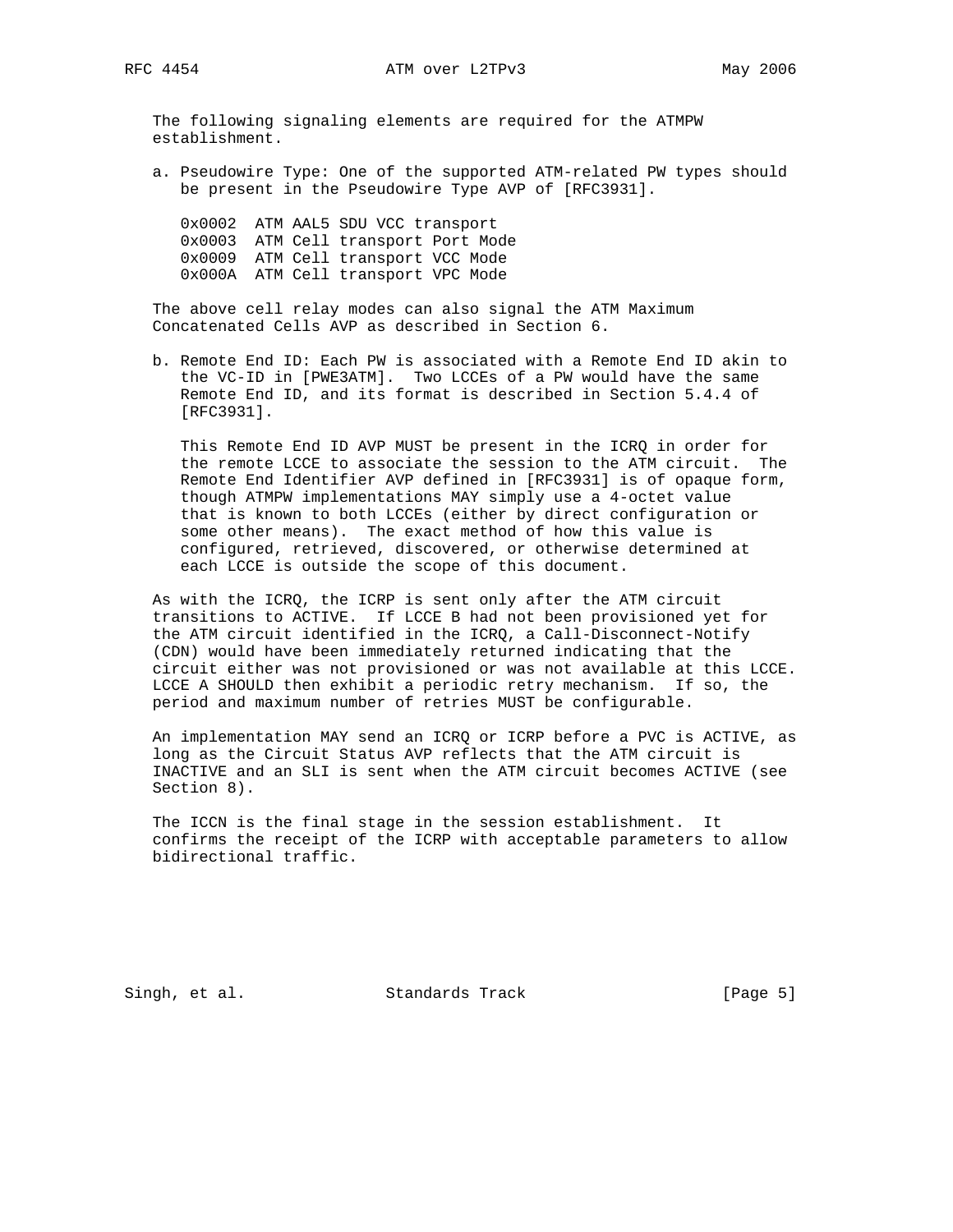## 3.2. L2TPv3 Session Teardown

 When an ATM circuit is unprovisioned (deleted) at either LCCE, the associated L2TP session MUST be torn down via the CDN message defined in Section 3.4.3 of [RFC3931].

## 3.3. L2TPv3 Session Maintenance

 All sessions established by a given Control Connection utilize the L2TP Hello facility defined in Section 4.4 of [RFC3931] for session keepalive. This gives all sessions basic dead peer and path detection between LCCEs.

 If the control channel utilizing the Hello message is not in-band with data traffic over the PSN, then other method MAY be used to detect the session failure, and it is left for further study.

 ATMPWs over L2TP use the Set-Link-Info (SLI) control message as defined in [RFC3931] to signal ATM circuit status between LCCEs after initial session establishment. This includes ACTIVE or INACTIVE notifications of the ATM circuit, or any other parameters that may need to be shared between the LCCEs in order to provide proper PW emulation.

 The SLI message MUST be sent whenever there is a status change that may be reported by any values identified in the Circuit Status AVP. The only exceptions to this are the initial ICRQ, ICRP, and CDN messages, which establish and tear down the L2TP session itself when the ATM circuit is created or deleted. The SLI message may be sent from either LCCE at any time after the first ICRQ is sent (and perhaps before an ICRP is received, requiring the peer to perform a reverse Session ID lookup).

 The other application of the SLI message is to map the ATM OAM or physical layer alarms into Circuit Status AVP as described in Section 8.

4. Encapsulation

 This section describes the general encapsulation format for ATM services over L2TP.

Singh, et al. Standards Track [Page 6]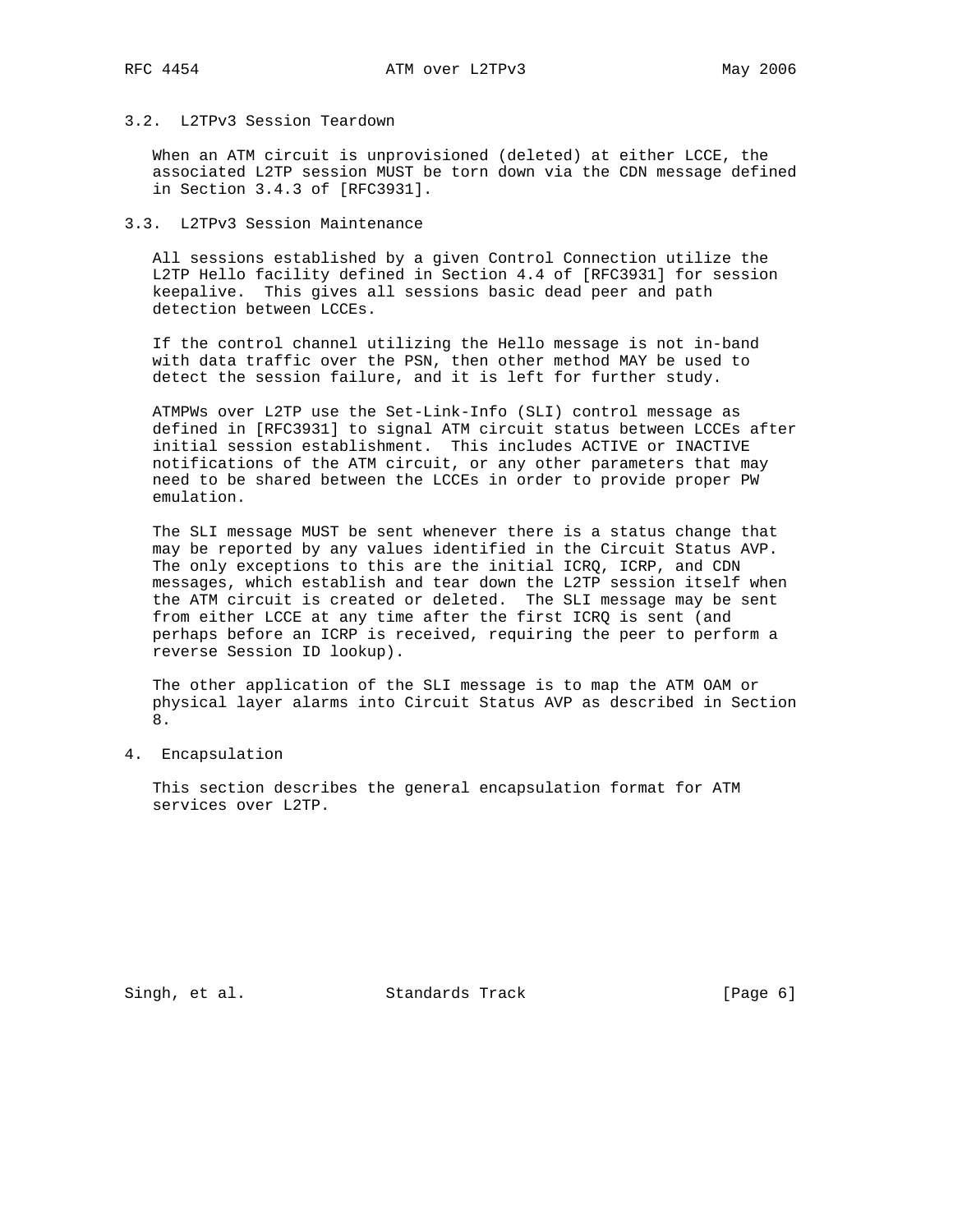0  $1$  2 3 0 1 2 3 4 5 6 7 8 9 0 1 2 3 4 5 6 7 8 9 0 1 2 3 4 5 6 7 8 9 0 1 +-+-+-+-+-+-+-+-+-+-+-+-+-+-+-+-+-+-+-+-+-+-+-+-+-+-+-+-+-+-+-+-+ PSN Transport Header +-+-+-+-+-+-+-+-+-+-+-+-+-+-+-+-+-+-+-+-+-+-+-+-+-+-+-+-+-+-+-+-+ Session Header +-+-+-+-+-+-+-+-+-+-+-+-+-+-+-+-+-+-+-+-+-+-+-+-+-+-+-+-+-+-+-+-+ ATM-Specific Sublayer +-+-+-+-+-+-+-+-+-+-+-+-+-+-+-+-+-+-+-+-+-+-+-+-+-+-+-+-+-+-+-+-+ | | ATM Service Payload | | +-+-+-+-+-+-+-+-+-+-+-+-+-+-+-+-+-+-+-+-+-+-+-+-+-+-+-+-+-+-+-+-+

Figure 1: General Format for ATM Encapsulation over L2TPv3 over IP

 The PSN Transport header is specific to IP and its underlying transport header. This header is used to transport the encapsulated ATM payload through the IP network.

 The Session Header is a non-zero 32-bit Session ID with an optional Cookie up to 64-bits. This Session ID is exchanged during session setup.

 The ATM-Specific Sublayer is REQUIRED for AAL5 SDU Mode and OPTIONAL for ATM Cell Mode. Please refer to Section 4.1 for more details.

4.1. ATM-Specific Sublayer

 This section defines a new ATM-Specific Sublayer, an alternative to the Default L2-Specific Sublayer as mentioned in Section 4.6 of [RFC3931]. Four new flag bits (T, G, C, and U) are defined that concur with Section 8.2 of [PWE3ATM].

0  $1$  2 3 0 1 2 3 4 5 6 7 8 9 0 1 2 3 4 5 6 7 8 9 0 1 2 3 4 5 6 7 8 9 0 1 +-+-+-+-+-+-+-+-+-+-+-+-+-+-+-+-+-+-+-+-+-+-+-+-+-+-+-+-+-+-+-+-+  $|x|S|B|E|T|G|C|U|$  Sequence Number +-+-+-+-+-+-+-+-+-+-+-+-+-+-+-+-+-+-+-+-+-+-+-+-+-+-+-+-+-+-+-+-+

Figure 2: ATM-Specific Sublayer Format

The meaning of the fields of the ATM-Specific Sublayer is as follows:

\* S bit

Definition of this bit is as per Section 4.6 of [RFC3931].

Singh, et al. Standards Track [Page 7]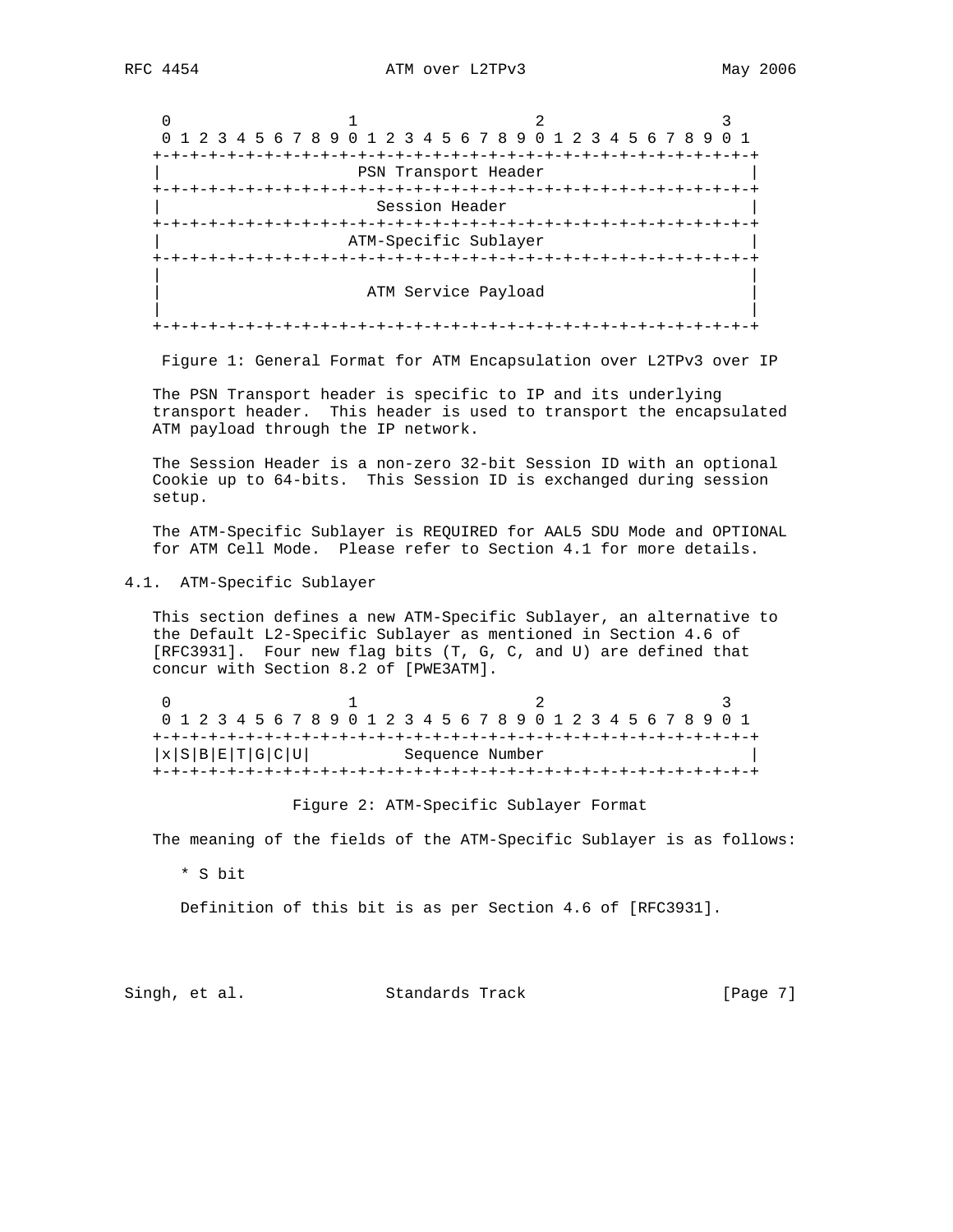\* B and E bits

Definitions of these bits are as per Section 5.5 of [L2TPFRAG].

 If these bits are not used as per [L2TPFRAG], they MUST be set to 0 upon transmission and ignored upon reception.

\* T (Transport type) bit

 Bit (T) of the ATM-Specific Sublayer indicates whether the packet contains an ATM admin cell or an AAL5 payload. If  $T = 1$ , the packet contains an ATM admin cell, encapsulated according to the VCC cell relay encapsulation of Section 5.2.

 If not set, the PDU contains an AAL5 payload. The ability to transport an ATM cell in the AAL5 SDU Mode is intended to provide a means of enabling administrative functionality over the AAL5 VCC (though it does not endeavor to preserve user-cell and admin-cell arrival/transport ordering, as described in Section 9.1).

\* G (EFCI) Bit

 The ingress LCCE device SHOULD set this bit to 1 if the Explicit Forward Congestion Indication (EFCI) bit of the final cell of the incoming AAL5 payload is set to 1, or if the EFCI bit of the single ATM cell to be transported in the packet is set to 1. Otherwise, this bit SHOULD be set to 0. The egress LCCE device SHOULD set the EFCI bit of all the outgoing cells that transport the AAL5 payload to the value contained in this field.

\* C (CLP) Bit

 The ingress LCCE device SHOULD set this bit to 1 if the Cell Loss Priority (CLP) bit of any of the incoming ATM cells of the AAL5 payload is set to 1, or if the CLP bit of the single ATM cell that is to be transported in the packet is set to 1. Otherwise this bit SHOULD be set to 0. The egress LCCE device SHOULD set the CLP bit of all outgoing cells that transport the AAL5 CPCS-PDU to the value contained in this field.

Singh, et al. Standards Track [Page 8]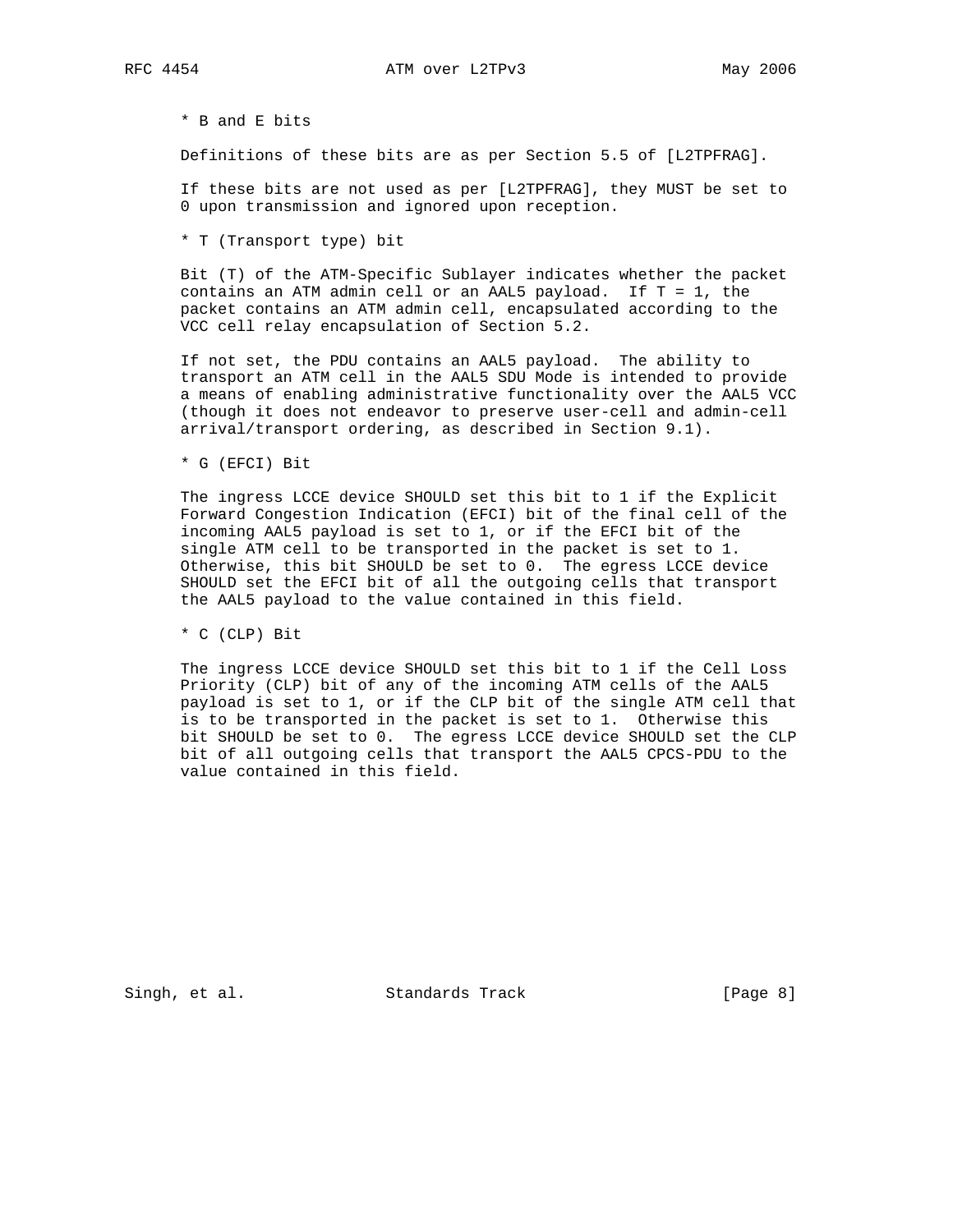\* U (Command/Response) Bit

 When FRF.8.1 Frame Relay / ATM PVC Service Interworking (see [FRF8.1]) traffic is being transported, the CPCS-UU Least Significant Bit (LSB) of the AAL5 CPCS-PDU may contain the Frame Relay C/R bit. The ingress LCCE device SHOULD copy this bit to the U bit of the ATM-Specific Sublayer. The egress LCCE device SHOULD copy the U bit to the CPCS-UU Least Significant Bit (LSB) of the AAL5 payload.

 The Sequence Number field is used in sequencing, as described in Section 4.2.

 In case of a reassembly timeout, the encapsulating LCCE should discard all component cells of the AAL5 frame.

 An additional enumeration is added to the L2-Specific Sublayer AVP to identify the ATM-Specific Sublayer:

- 0 There is no L2-Specific Sublayer present.
- 1 The Default L2-Specific Sublayer (defined in Section 4.6 of [RFC3931]) is used.
- 2 The ATM-Specific Sublayer is used.

 The first two values are already defined in the L2TPv3 base specification [RFC3931].

4.2. Sequencing

 Data Packet Sequencing MAY be enabled for ATMPWs. The sequencing mechanisms described in [RFC3931] MUST be used to signal sequencing support. ATMPWs over L2TPv3 MUST request the presence of the ATM- Specific Sublayer when sequencing is enabled, and MAY request its presence at all times.

5. ATM Transport

 There are two encapsulations supported for ATM transport as described below.

 The ATM-Specific Sublayer is prepended to the AAL5-SDU. The other cell mode encapsulation consists of the OPTIONAL ATM-Specific Sublayer, followed by a 4-byte ATM cell header and a 48-byte ATM cell-payload.

Singh, et al. Standards Track [Page 9]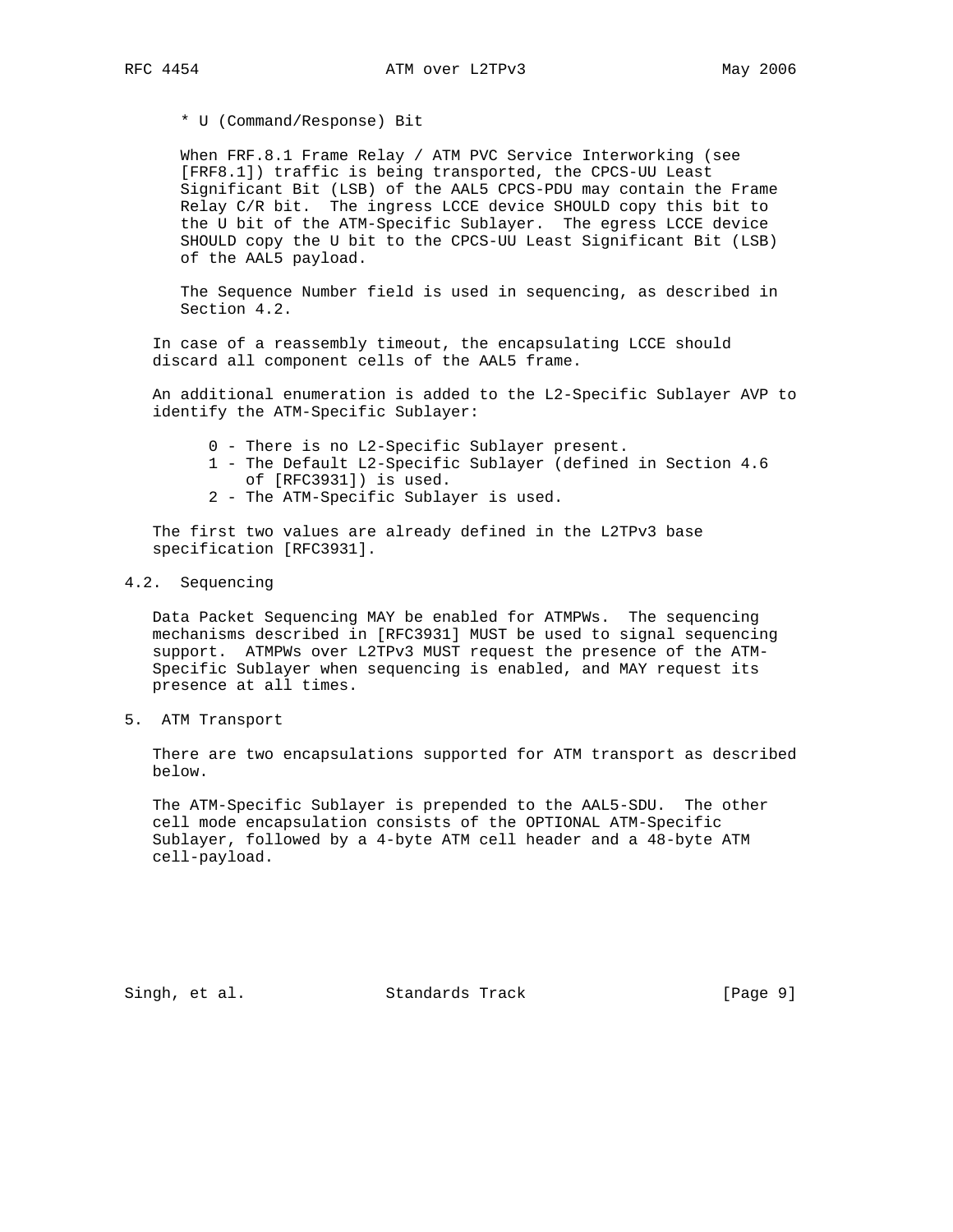## 5.1. ATM AAL5-SDU Mode

 In this mode, each AAL5 VC is mapped to an L2TP session. The Ingress LCCE reassembles the AAL5 CPCS-SDU without the AAL5 trailer and any padding bytes. Incoming EFCI, CLP, and C/R (if present) are carried in an ATM-Specific Sublayer across ATMPWs to the egress LCCE. The processing of these bits on ingress and egress LCCEs is defined in Section 4.1.

 $\begin{array}{ccccccc}\n0 & & & 1 & & & 2 & & 3\n\end{array}$  0 1 2 3 4 5 6 7 8 9 0 1 2 3 4 5 6 7 8 9 0 1 2 3 4 5 6 7 8 9 0 1 +-+-+-+-+-+-+-+-+-+-+-+-+-+-+-+-+-+-+-+-+-+-+-+-+-+-+-+-+-+-+-+-+  $|x|S|x|x|T|G|C|U|$  Sequence Number +-+-+-+-+-+-+-+-+-+-+-+-+-+-+-+-+-+-+-+-+-+-+-+-+-+-+-+-+-+-+-+-+ | | | | | AAL5 CPCS-SDU | | | +-+-+-+-+-+-+-+-+-+-+-+-+-+-+-+-+-+-+-+-+-+-+-+-+-+-+-+-+-+-+-+-+

#### Figure 3: ATM AAL5-SDU Mode Encapsulation

 If the ingress LCCE determines that an encapsulated AAL5 SDU exceeds the MTU size of the L2TPv3 session, then AAL5 SDU may be fragmented as per [L2TPFRAG] or underneath the transport layer (IP, etc.). F5 OAM cells that arrive during the reassembly of an AAL5 SDU are sent immediately on the PW followed by the AAL5 SDU payload. In this case, OAM cells' relative order with respect to user data cells is not maintained.

 Performance Monitoring OAM, as specified in ITU-T 610 [I610-1], [I610-2], [I610-3] and security OAM cells as specified in [ATMSEC], should not be used in combination with AAL5 SDU Mode. These cells MAY be dropped at the ingress LCCE because cell sequence integrity is not maintained.

 The Pseudowire Type AVP defined in Section 5.4.4 of [RFC3931], Attribute Type 68, MUST be present in the ICRQ messages and MUST include the ATM AAL5 SDU VCC transport PW Type of 0x0002.

#### 5.2. ATM Cell Mode

 In this mode, ATM cells skip the reassembly process at the ingress LCCE. These cells are transported over an L2TP session, either as a single cell or as concatenated cells, into a single packet. Each ATM cell consists of a 4-byte ATM cell header and a 48-byte ATM cell payload; the HEC is not included.

Singh, et al. Standards Track [Page 10]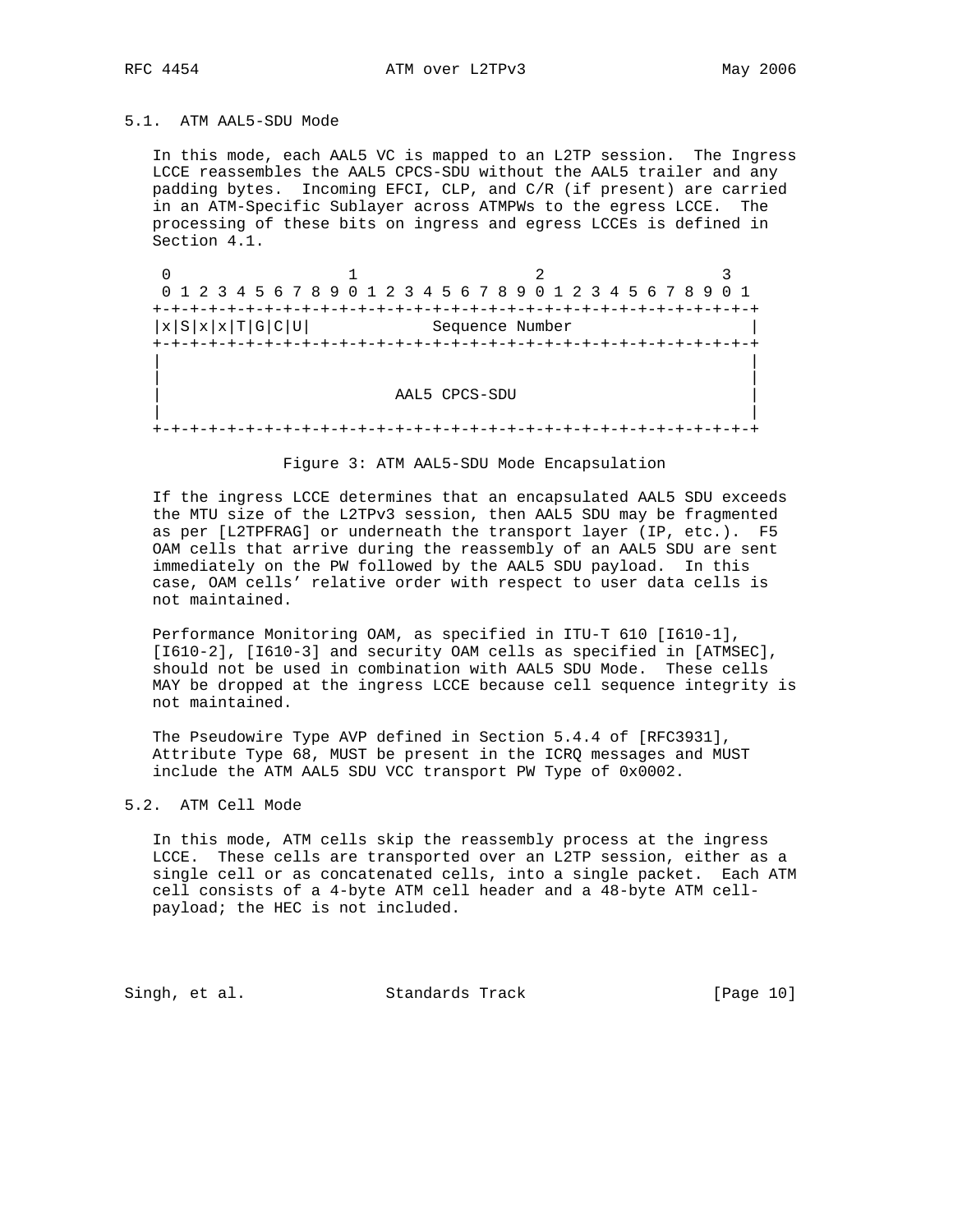In ATM Cell Mode encapsulation, the ATM-Specific Sublayer is OPTIONAL. It can be included, if sequencing support is required. It is left to the implementation to choose to signal the Default L2- Specific Sublayer or the ATM-Specific Sublayer.

0  $1$  2 3 0 1 2 3 4 5 6 7 8 9 0 1 2 3 4 5 6 7 8 9 0 1 2 3 4 5 6 7 8 9 0 1 +-+-+-+-+-+-+-+-+-+-+-+-+-+-+-+-+-+-+-+-+-+-+-+-+-+-+-+-+-+-+-+-+  $|x|S|x|x|x|x|$  Sequence Number (Optional) +-+-+-+-+-+-+-+-+-+-+-+-+-+-+-+-+-+-+-+-+-+-+-+-+-+-+-+-+-+-+-+-+ VPI | VCI +-+-+-+-+-+-+-+-+-+-+-+-+-+-+-+-+-+-+-+-+-+-+-+-+-+-+-+-+-+-+-+-+ | | ATM Cell Payload (48-bytes) | | +-+-+-+-+-+-+-+-+-+-+-+-+-+-+-+-+-+-+-+-+-+-+-+-+-+-+-+-+-+-+-+-+ " "The contract of the contract of the contract of the contract of the contract of the contract of the contract of the contract of the contract of the contract of the contract of the contract of the contract of the contrac " "The contract of the contract of the contract of the contract of the contract of the contract of the contract of the contract of the contract of the contract of the contract of the contract of the contract of the contrac +-+-+-+-+-+-+-+-+-+-+-+-+-+-+-+-+-+-+-+-+-+-+-+-+-+-+-+-+-+-+-+-+ | VPI | VCI | PTI |C| +-+-+-+-+-+-+-+-+-+-+-+-+-+-+-+-+-+-+-+-+-+-+-+-+-+-+-+-+-+-+-+-+ | | ATM Cell Payload (48-bytes) | | +-+-+-+-+-+-+-+-+-+-+-+-+-+-+-+-+-+-+-+-+-+-+-+-+-+-+-+-+-+-+-+-+

Figure 4: ATM Cell Mode Encapsulation

 In the simplest case, this encapsulation can be used to transmit a single ATM cell per Pseudowire PDU. However, in order to provide better Pseudowire bandwidth efficiency, several ATM cells may be optionally encapsulated into a single Pseudowire PDU.

 The maximum number of concatenated cells in a packet is limited by the MTU size of the session and also by the ability of the egress LCCE to process them. For more details about ATM Maximum Concatenated Cells, please refer to Section 6.

## 5.2.1. ATM VCC Cell Relay Service

 A VCC cell relay service may be provided by mapping an ATM Virtual Channel Connection to a single Pseudowire using cell mode encapsulation as defined in Section 5.2.

 An LCCE may map one or more VCCs to a single PW. However, a service provider may wish to provision a single VCC to a PW in order to satisfy QOS or restoration requirements.

Singh, et al. Standards Track [Page 11]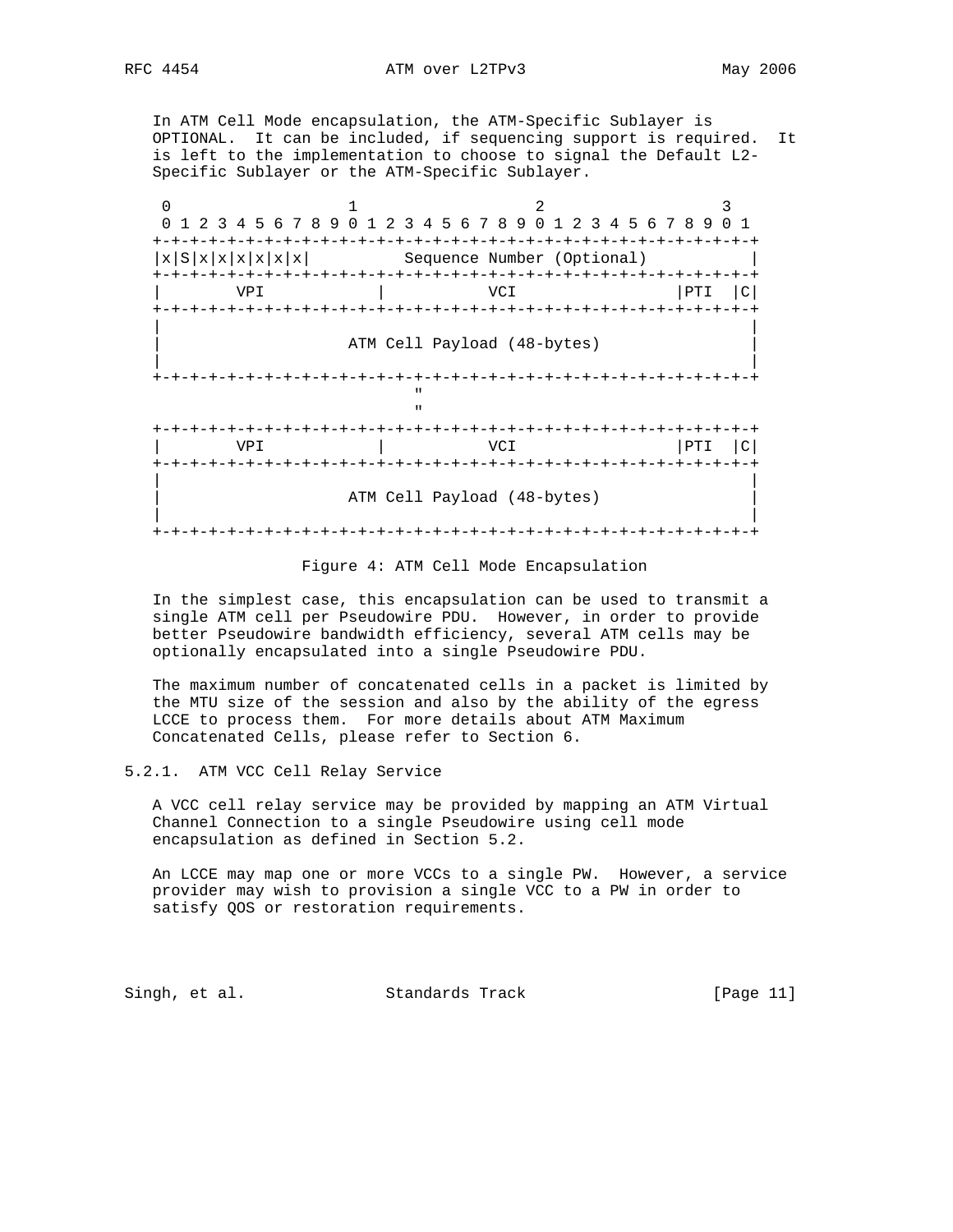The Pseudowire Type AVP defined in Section 5.4.4 of [RFC3931], Attribute Type 68, MUST be present in the ICRQ messages and MUST include the ATM cell transport VCC Mode PW Type of 0x0009.

5.2.2. ATM VPC Cell Relay Service

 A Virtual Path Connection cell relay service may be provided by mapping an ATM Virtual Path Connection to a single Pseudowire using cell mode encapsulation as defined in Section 5.2.

An LCCE may map one or more VPCs to a single Pseudowire.

 The Pseudowire Type AVP defined in Section 5.4.4 of [RFC3931], Attribute Type 68, MUST be present in the ICRQ messages and MUST include the ATM cell transport VPC Mode PW Type of 0x000A.

5.2.3. ATM Port Cell Relay Service

 ATM port cell relay service allows an ATM port to be connected to another ATM port. All ATM cells that are received at the ingress ATM port on the LCCE are encapsulated as per Section 5.2, into Pseudowire PDU and sent to peer LCCE.

 Each LCCE MUST discard any idle/unassigned cells received on an ATM port associated with ATMPWs.

 The Pseudowire Type AVP defined in Section 5.4.4 of [RFC3931], Attribute Type 68, MUST be present in the ICRQ messages and MUST include the ATM Cell transport Port Mode PW Type of 0x0003.

5.3. OAM Cell Support

 The OAM cells are defined in [I610-1], [I610-2], [I610-3] and [ATMSEC] can be categorized as follows:

- a. Fault Management
- b. Performance monitoring and reporting
- c. Activation/deactivation
- d. System Management (e.g., security OAM cells)

 OAM Cells are always encapsulated using cell mode encapsulation, regardless of the encapsulation format used for user data.

## 5.3.1. VCC Switching

 The LCCEs SHOULD be able to pass the F5 segment and end-to-end Fault Management, Resource Management (RM cells), Performance Management, Activation/deactivation, and System Management OAM cells.

Singh, et al. Standards Track [Page 12]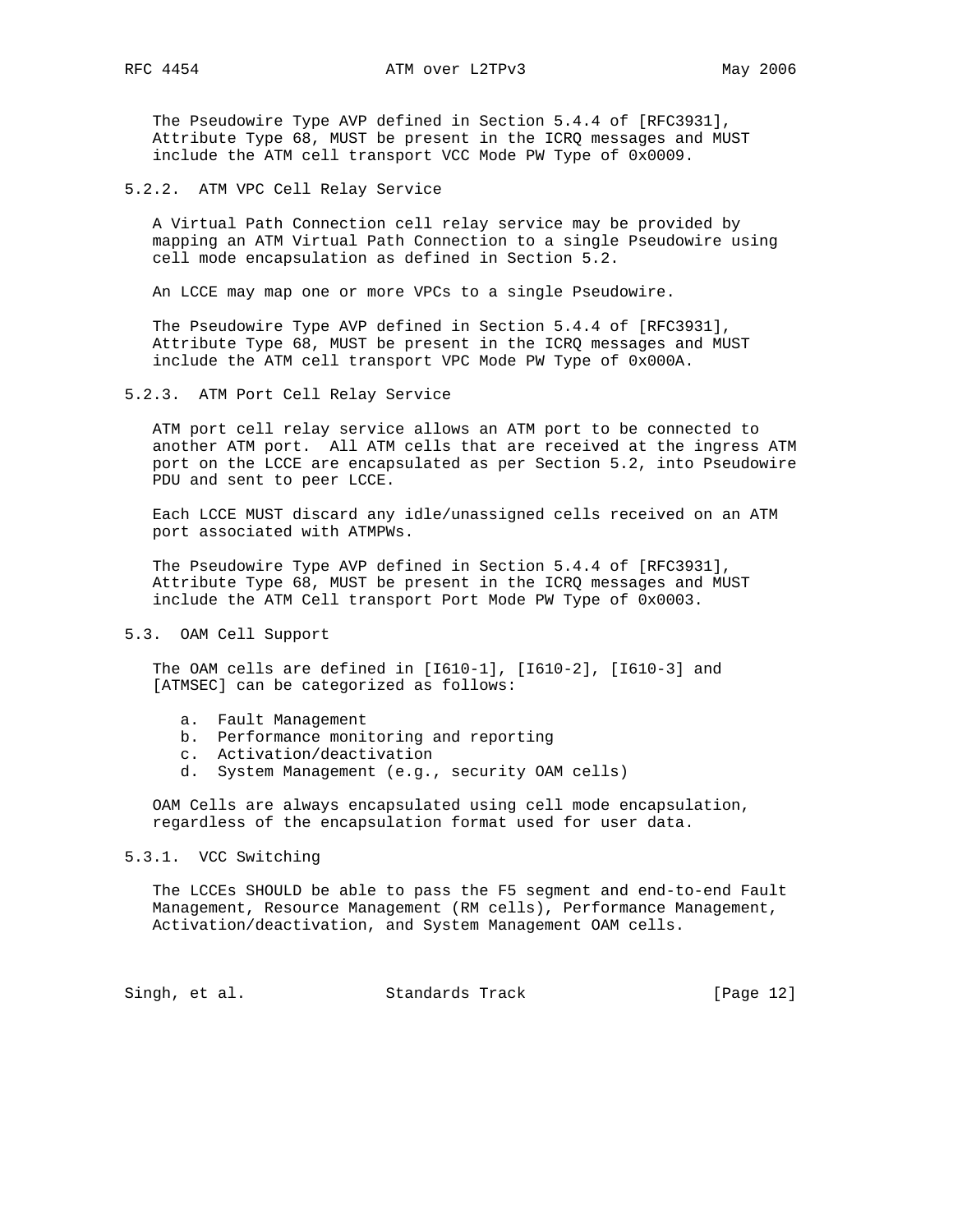F4 OAM cells are inserted or extracted at the VP link termination. These OAM cells are not seen at the VC link termination and are therefore not sent across the PW.

5.3.2. VPC Switching

 The LCCEs MUST be able to pass the F4 segment and end-to-end Fault Management, Resource Management (RM cells), Performance Management, Activation/deactivation, and System Management OAM cells transparently according to [I610-1].

 F5 OAM cells are not inserted or extracted at the VP cross-connect. The LCCEs MUST be able to pass the F5 OAM cells transparently across the PW.

6. ATM Maximum Concatenated Cells AVP

 The "ATM Maximum Concatenated Cells AVP", Attribute Type 86, indicates that the egress LCCE node can process a single PDU with concatenated cells up to a specified number of cells. An LCCE node transmitting concatenated cells on this PW MUST NOT exceed the maximum number of cells as specified in this AVP. This AVP is applicable only to ATM Cell Relay PW Types (VCC, VPC, Port Cell Relay). This Attribute value may not be same in both directions of the specific PW.

The Attribute Value field for this AVP has the following format:

 0 1 0 1 2 3 4 5 6 7 8 9 0 1 2 3 4 5 +-+-+-+-+-+-+-+-+-+-+-+-+-+-+-+-+ | ATM Maximum Concatenated Cells| +-+-+-+-+-+-+-+-+-+-+-+-+-+-+-+-+

 This AVP MAY be hidden (the H bit MAY be 0 or 1). The M bit for this AVP MAY be set to 0, but MAY vary (see Section 5.2 of [RFC3931]). The length (before hiding) of this AVP is 8.

 This AVP is sent in an ICRQ, ICRP during session negotiation or via SLI control messages when LCCE changes the maximum number of concatenated cells configuration for a given ATM cell relay circuit.

 This AVP is OPTIONAL. If the egress LCCE is configured with a maximum number of cells to be concatenated by the ingress LCCE, it SHOULD signal this value to the ingress LCCE.

Singh, et al. Standards Track [Page 13]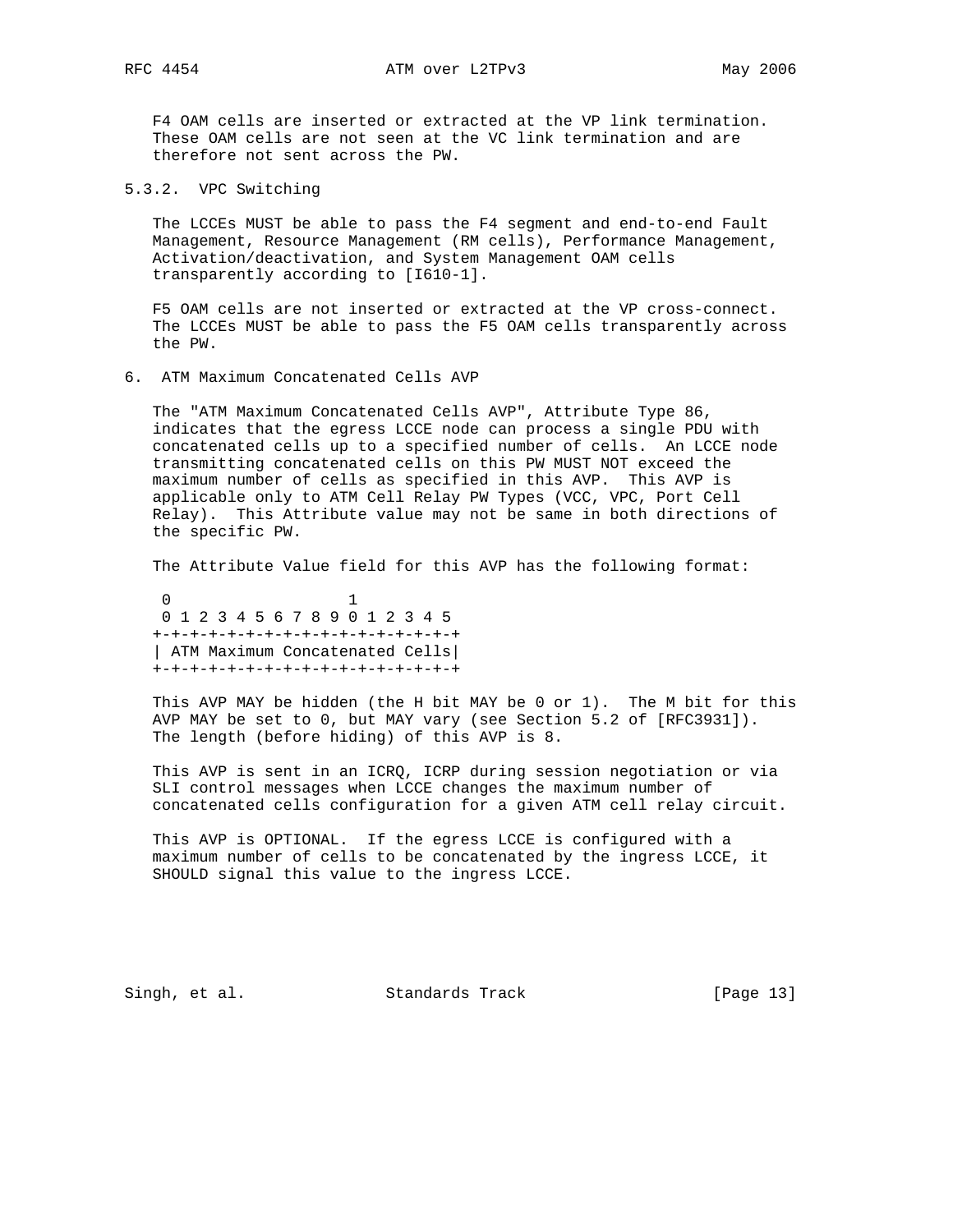7. OAM Emulation Required AVP

 An "OAM Emulation Required AVP", Attribute Type 87, MAY be needed to signal OAM emulation in AAL5 SDU Mode, if an LCCE cannot support the transport of OAM cells across L2TP sessions. If OAM cell emulation is configured or detected via some other means on one side, the other LCCE MUST support OAM cell emulation as well.

 This AVP is exchanged during session negotiation (in ICRQ and ICRP) or during the life of the session via SLI control messages. If the other LCCE cannot support the OAM cell emulation, the associated L2TP session MUST be torn down via CDN message with result code 22.

 OAM Emulation AVP is a boolean AVP, having no Attribute Value. Its absence is FALSE and its presence is TRUE. This AVP MAY be hidden (the H bit MAY be 0 or 1). The M bit for this AVP SHOULD be set to 0, but MAY vary (see Section 5.2 of [RFC3931]). The Length (before hiding) of this AVP is 6.

8. ATM Defects Mapping and Status Notification

 ATM OAM alarms or circuit status is indicated via the Circuit Status AVP as defined in Section 5.4.5 of [RFC3931]. For reference, usage of this AVP is shown below.

 0 1 0 1 2 3 4 5 6 7 8 9 0 1 2 3 4 5 +-+-+-+-+-+-+-+-+-+-+-+-+-+-+-+-+ | Reserved |N|A| +-+-+-+-+-+-+-+-+-+-+-+-+-+-+-+-+

 The Value is a 16-bit mask with the two least significant bits defined, and the remaining bits are reserved for future use. Reserved bits MUST be set to 0 when sending and ignored upon receipt.

 The A (Active) bit indicates whether the ATM circuit is ACTIVE (1) or INACTIVE (0).

 The N (New) bit indicates whether the ATM circuit status indication is for a new ATM circuit (1) or an existing ATM circuit (0).

## 8.1. ATM Alarm Status AVP

 An "ATM Alarm Status AVP", Attribute Type 88, indicates the reason for the ATM circuit status and specific alarm type, if any, to its peer LCCE node. This OPTIONAL AVP MAY be present in the SLI message with the Circuit Status AVP.

Singh, et al. Standards Track [Page 14]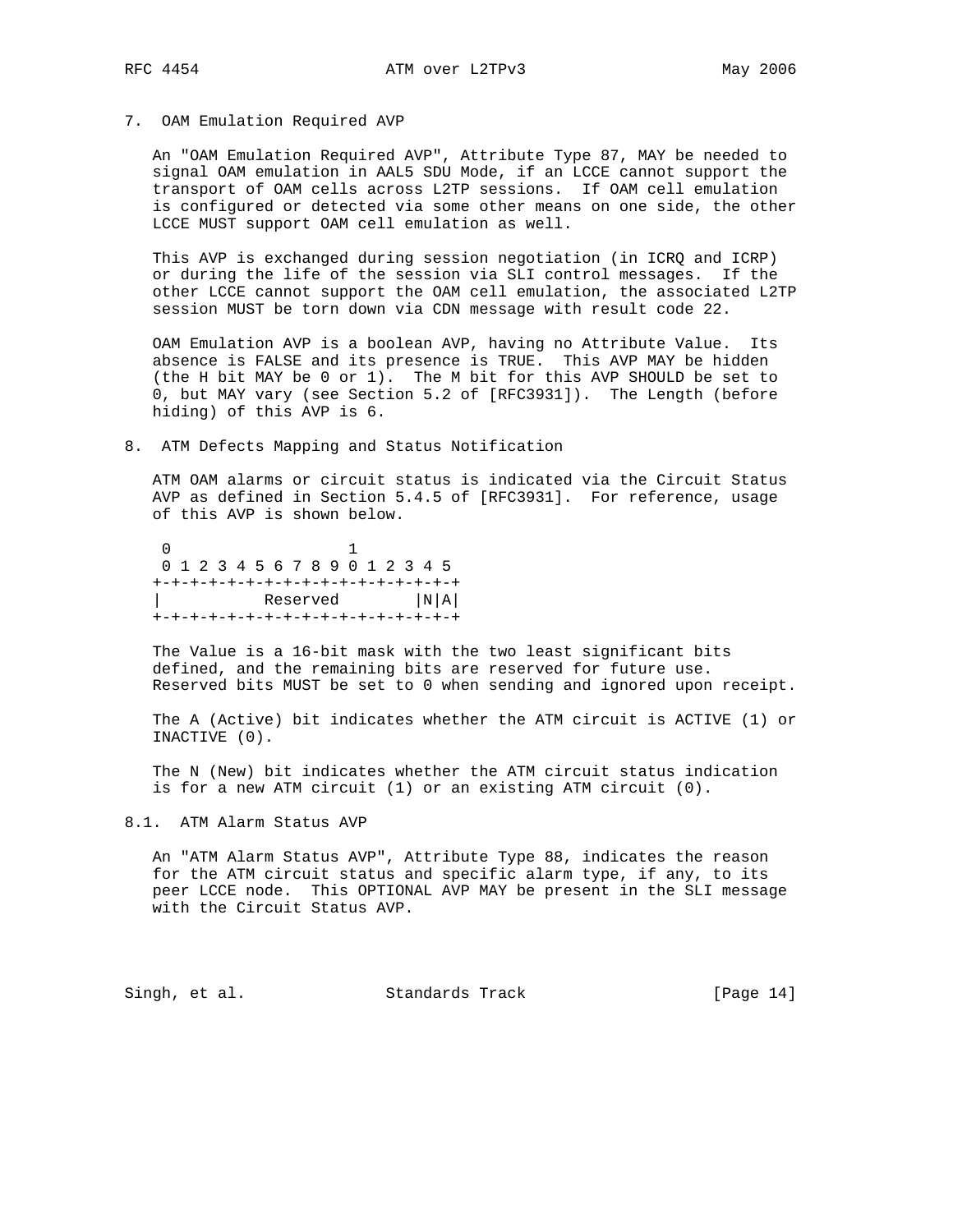The Attribute Value field for this AVP has the following format:

0  $1$  2 3 0 1 2 3 4 5 6 7 8 9 0 1 2 3 4 5 6 7 8 9 0 1 2 3 4 5 6 7 8 9 0 1 +-+-+-+-+-+-+-+-+-+-+-+-+-+-+-+-+-+-+-+-+-+-+-+-+-+-+-+-+-+-+-+-+ | Circuit Status Reason | Alarm | +-+-+-+-+-+-+-+-+-+-+-+-+-+-+-+-+-+-+-+-+-+-+-+-+-+-+-+-+-+-+-+-+

 The Circuit Status Reason is a 2-octet unsigned integer, and the Alarm Type is also a 2-octet unsigned integer.

 This AVP MAY be hidden (the H bit MAY be 0 or 1). The M bit for this AVP SHOULD be set to 0, but MAY vary (see Section 5.2 of [RFC3931]). The Length (before hiding) of this AVP is 10 octets.

 This AVP is sent in the SLI message to indicate additional information about the ATM circuit status.

Circuit Status Reason values for the SLI message are as follows:

- 0 Reserved
- 1 No alarm or alarm cleared (default for Active Status)
- 2 Unspecified or unknown Alarm Received (default for Inactive Status)
- 3 ATM Circuit received F1 Alarm on ingress LCCE
- 4 ATM Circuit received F2 Alarm on ingress LCCE
- 5 ATM Circuit received F3 Alarm on ingress LCCE
- 6 ATM Circuit received F4 Alarm on ingress LCCE
- 7 ATM Circuit received F5 Alarm on ingress LCCE
- 8 ATM Circuit down due to ATM Port shutdown on Peer LCCE
- 9 ATM Circuit down due to loop-back timeout on ingress LCCE

The general ATM Alarm failures are encoded as below:

- 0 Reserved 1 - No Alarm type specified (default) 2 - Alarm Indication Signal (AIS) 3 - Remote Defect Indicator (RDI) 4 - Loss of Signal (LOS) 5 - Loss of Pointer (LOP) 6 - Loss of Framer (LOF) 7 - Loopback cells (LB) 8 - Continuity Check (CC)
- 9. Applicability Statement

 The ATM Pseudowire emulation described in this document allows for carrying various ATM services across an IP packet switched network

Singh, et al. Standards Track [Page 15]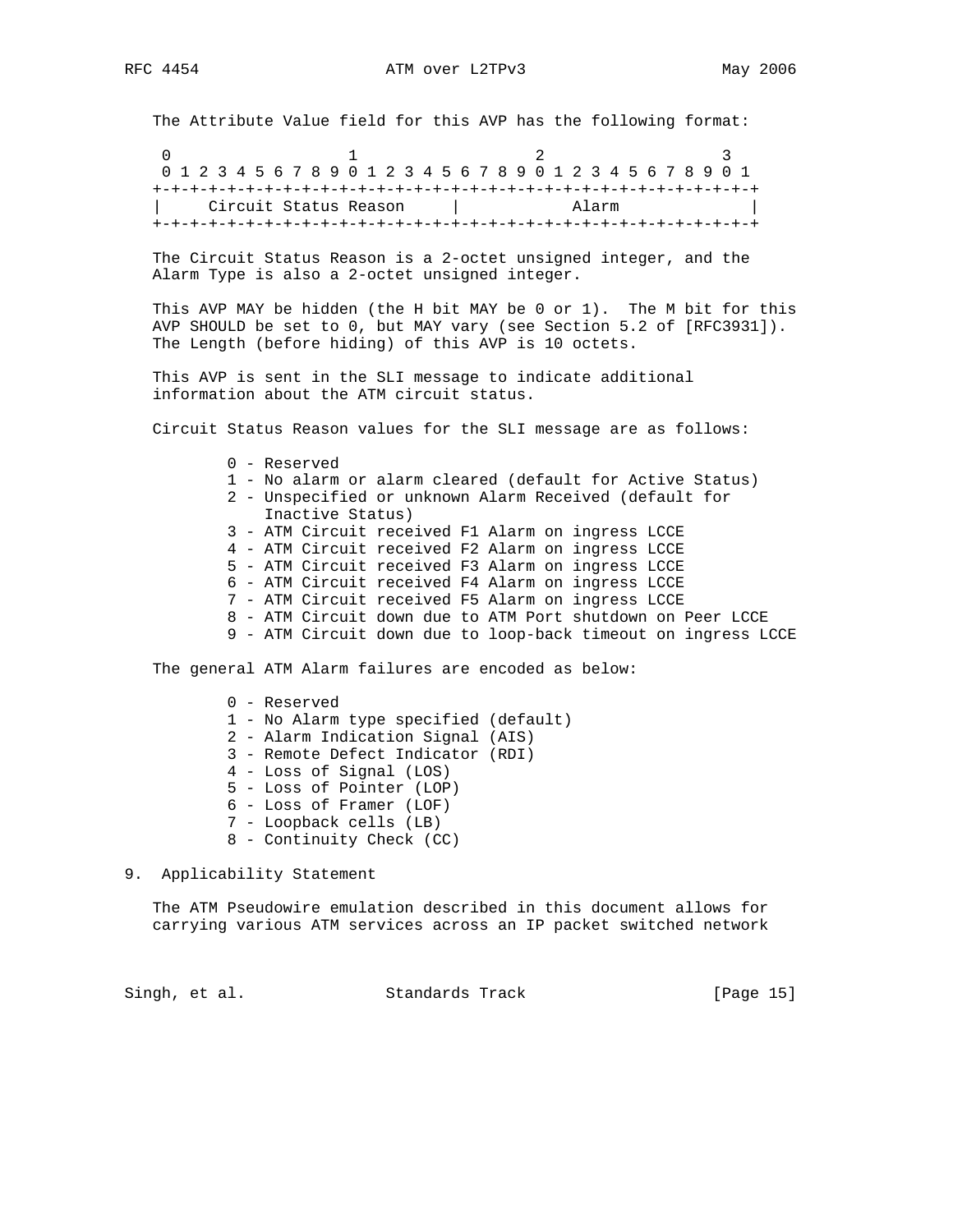RFC 4454 ATM over L2TPv3 May 2006

 (PSN). These ATM services can be PVC-based, PVP-based, or port based. In all cases, ATMPWs operate in a point-to-point deployment model.

 ATMPWs support two modes of encapsulation: ATM AAL5-SDU Mode and ATM Cell Relay Mode. The following sections list their respective characteristics in relationship to the native service.

#### 9.1. ATM AAL5-SDU Mode

 ATMPWs operating in AAL5-SDU Mode only support the transport of PVC based services. In this mode, the AAL5 CPCS-PDU from a single VCC is reassembled at the ingress LCCE, and the AAL5 CPCS-SDU (i.e., the AAL5 CPCS-PDU without CPCS-PDU Trailer or PAD octets, also referred to as AAL5 CPCS-PDU Payload) is transported over the Pseudowire. Therefore, Segmentation and Reassembly (SAR) functions are required at the LCCEs. There is a one-to-one mapping between an ATM PVC and an ATMPW operating in AAL5-SDU Mode, supporting bidirectional transport of variable length frames. With the exception of optionally transporting OAM cells, only ATM Adaptation Layer (AAL) Type 5 frames are carried in this mode, including multiprotocol over AAL5 packets [RFC2684].

 The following considerations stem from ATM AAL5-SDU Mode Pseudowires not transporting the ATM cell headers and AAL5 CPCS-PDU Trailer (see Section 5.1):

- o An ATMPW operating in AAL5-SDU Mode conveys EFCI and CLP information using the G and C bits in the ATM-Specific Sublayer. In consequence, the EFCI and CLP values of individual ATM cells that constitute the AAL5 frame may be lost across the ATMPW, and CLP and EFCI transparency may not be maintained. The AAL5-SDU Mode does not preserve EFCI and CLP values for every ATM cell within the AAL5 PDU. The processing of these bits on ingress and egress is defined in Section 4.1.
- o Only the least significant bit (LSB) from the CPCS-UU (User-to- User indication) field in the CPCS-PDU Trailer is transported using the ATM-Specific Sublayer (see Section 4.1). This bit contains the Frame Relay C/R bit when FRF.8.1 Frame Relay / ATM PVC Service Interworking [FRF8.1] is used. The CPCS-UU field is not used in multiprotocol over AAL5 [RFC2684]. However, applications that transfer user to user information using the CPCS-UU octet would fail to operate.

Singh, et al. Standards Track [Page 16]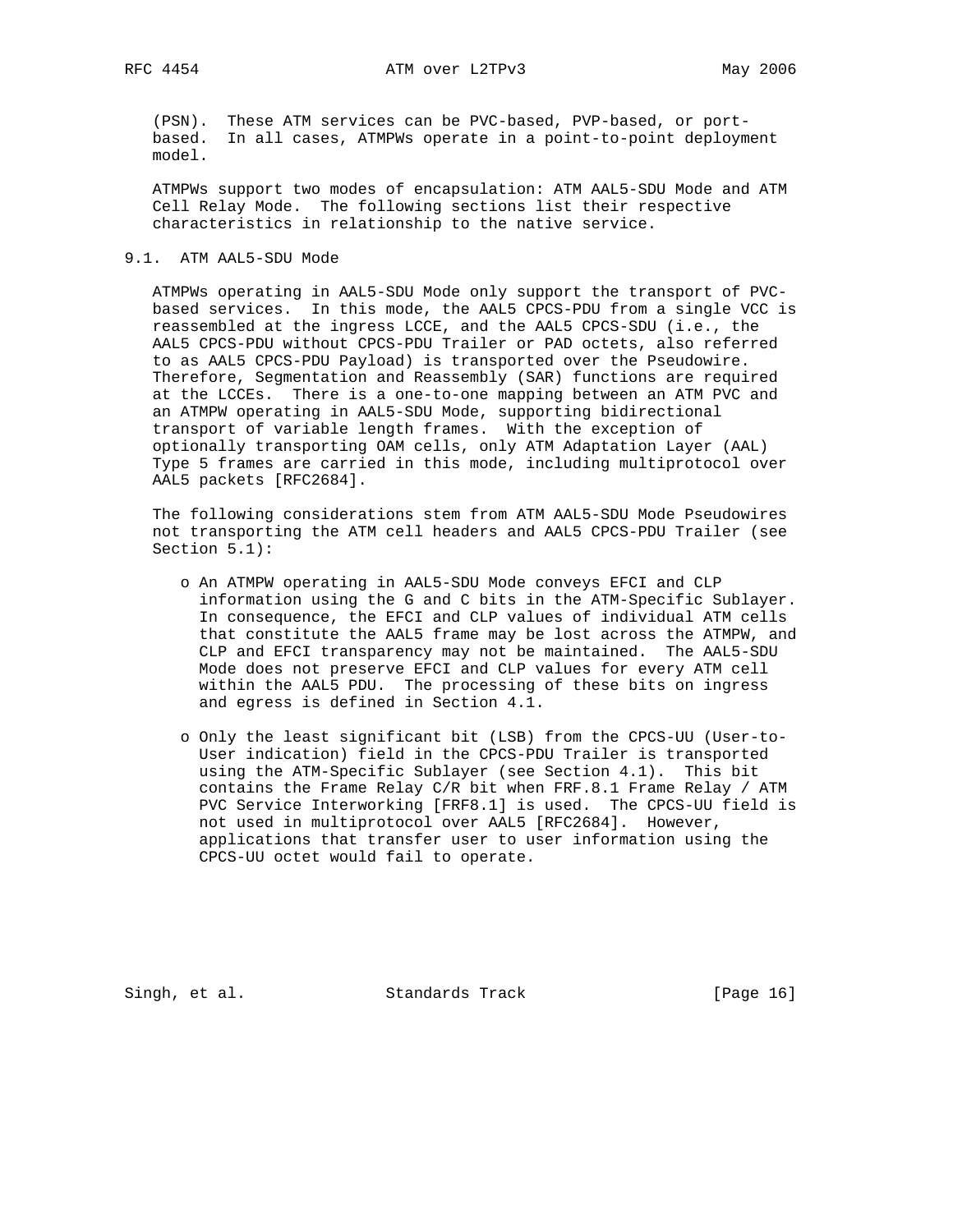- o The CPI (Common Part Indicator) field in the CPCS-PDU Trailer is also not transported across the ATMPW. This does not affect multiprotocol over AAL5 applications since the field is used for alignment and MUST be coded as 0x00 [RFC2684].
- o The trailing CRC field in the CPCS-PDU is stripped at the ingress LCCE and not transported over the ATMPW operating in AAL5-SDU Mode. It is in turn regenerated at the egress LCCE. Since the CRC has end-to-end significance, this means that errors introduced in the ATMPW payload during encapsulation or transit across the packet switched network may not be detected. To allow for payload integrity checking transparency on ATMPWs operating in AAL5-SDU Mode using L2TP over IP or L2TP over UDP/IP, the L2TPv3 session can utilize IPsec as specified in Section 4.1.3 of [RFC3931].

 Some additional characteristics of the AAL5-SDU Mode are the following:

- o The status of the ATM PVC is signaled between LCCEs using the Circuit Status AVP. More granular cause values for the ATM circuit status and specific ATM alarm types are signaled using the ATM Alarm Status AVP (see Section 8.1). Additionally, loss of connectivity between LCCEs can be detected by the L2TPv3 keepalive mechanism (see Section 4.4 in [RFC3931]).
- o F5 OAM cells' relative order with respect to user data cells may not be maintained. F5 OAM cells that arrive during the reassembly of an AAL5 SDU are sent immediately over the PW and before the AAL5 SDU payload. At egress, these OAM cells are sent before the cells that comprise the AAL5-SDU. Therefore, applications that rely on cell sequence integrity between OAM and user data cells may not work. This includes Performance Monitoring and Security OAM cells (see Section 5.1). In addition, the AAL5-SDU service allows for OAM emulation in which OAM cells are not transported over the ATMPW (see Section 7). This is advantageous for AAL5-SDU Mode ATMPW implementations that do not support cell transport using the T-bit.
- o Fragmentation and Reassembly procedures MAY be used for managing mismatched MTUs, as specified in Section 5 of [L2TPFRAG] or in the underlying PSN (IP, etc.) between tunnel endpoints as discussed in Section 4.1.4 of [RFC3931]. Only one of these methods SHOULD be used for a given AAL5-SDU Mode ATMPW. The procedures described in [L2TPFRAG] can be used to support the maximum size of an AAL5 SDU,  $2 \land 16 - 1$  (65535) octets. However, relying on fragmentation on the L2TP/IPv4 packet between tunnel endpoints limits the maximum size of the AAL5 SDU

Singh, et al. Standards Track [Page 17]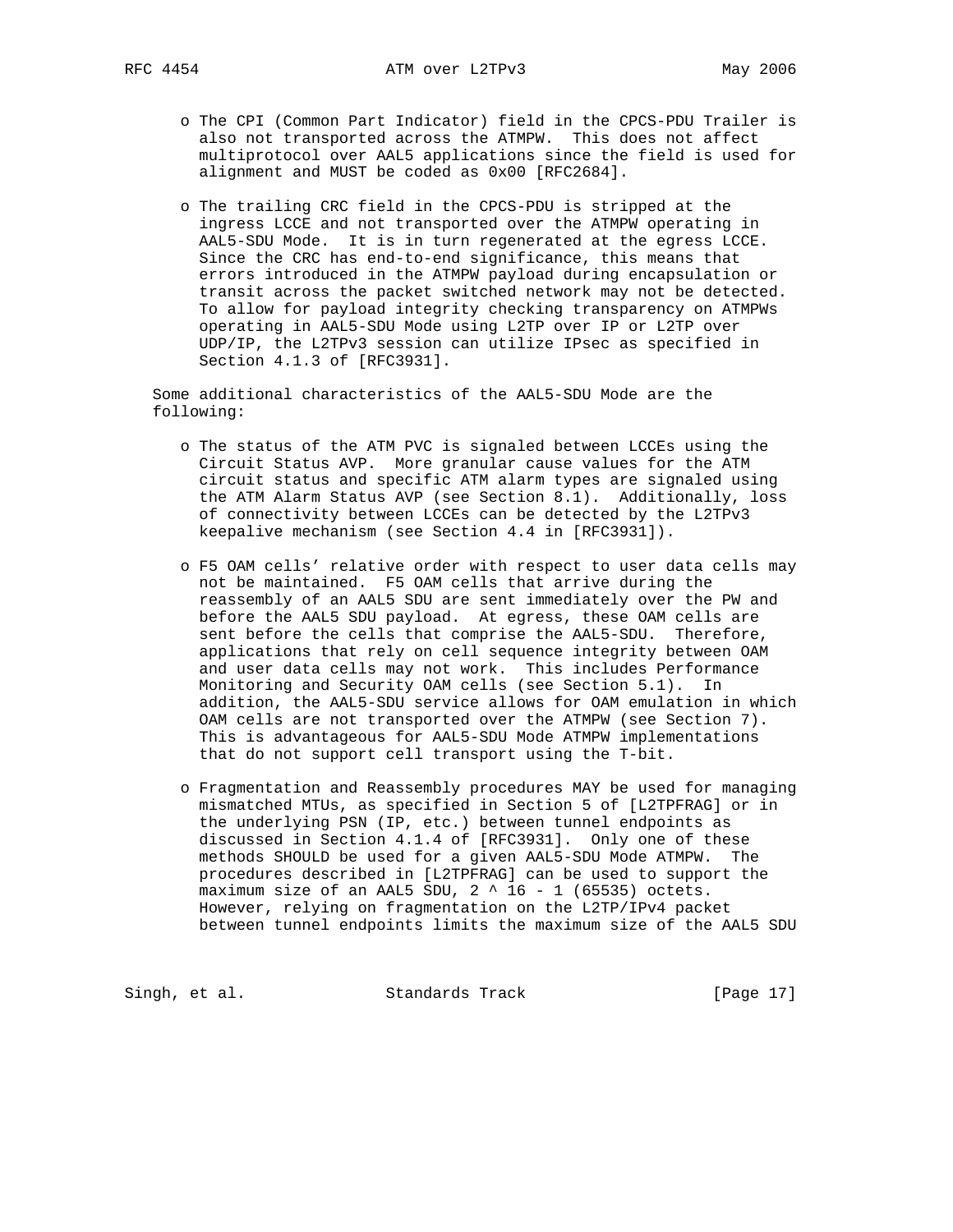that can be transported, because the maximum total length of an IPv4 datagram is already 65535 octets. In this case, the maximum AAL5 SDU that can be transported is limited to 65535 minus the encapsulating headers, 24-36 octets for L2TP-over-IPv4 or 36-48 octets for L2TP-over-UDP/IPv4. When the AAL5 payload is IPv4, an additional option is to fragment IP packets before tunnel encapsulation with L2TP/IP (see Section 4.1.4 of [RFC3931]).

- o Sequencing may be enabled on the ATMPW using the ATM-Specific Sublayer Sequence Number field, to detect lost, duplicate, or out-of-order frames on a per-session basis (see Section 4.2).
- o Quality of Service characteristics such as throughput (cell rates), burst sizes and delay variation can be provided by leveraging Quality of Service features of the LCCEs and the underlying PSN, increasing the faithfulness of ATMPWs. This includes mapping ATM service categories to a compatible PSN class of service.

#### 9.2. ATM Cell Relay Mode

 In this mode, no reassembly takes place at the ingress LCCE. There are no SAR requirements for LCCEs. Instead, ATM-layer cells are transported over the ATMPW. Consequently, all AAL types can be transported over ATMPWs operating in Cell Relay Mode. ATM Cell Relay Pseudowires can operate in three different modes (see Section 5.2): ATM VCC, ATM VPC, and ATM Port Cell Relay Services. The following are some of their characteristics:

 o The ATM cells transported over Cell Relay Mode ATMPWs consist of a 4-byte ATM cell header and a 48-byte ATM cell-payload (see Section 5.2). The ATM Service Payload of a Cell Relay Mode ATMPW is a multiple of 52 bytes. The Header Error Checksum (HEC) in the ATM cell header containing a Cyclic Redundancy Check (CRC) calculated over the first 4 bytes of the ATM cell header is not transported. Accordingly, the HEC field may not accurately reflect errors on an end-to-end basis; errors or corruption in the 4-byte ATM cell header introduced in the ATMPW payload during encapsulation or transit across the PSN may not be detected. To allow for payload integrity checking transparency on ATMPWs operating in Cell Relay Mode using L2TP over IP or L2TP over UDP/IP, the L2TPv3 session can utilize IPsec as specified in Section 4.1.3 of [RFC3931].

Singh, et al. Standards Track [Page 18]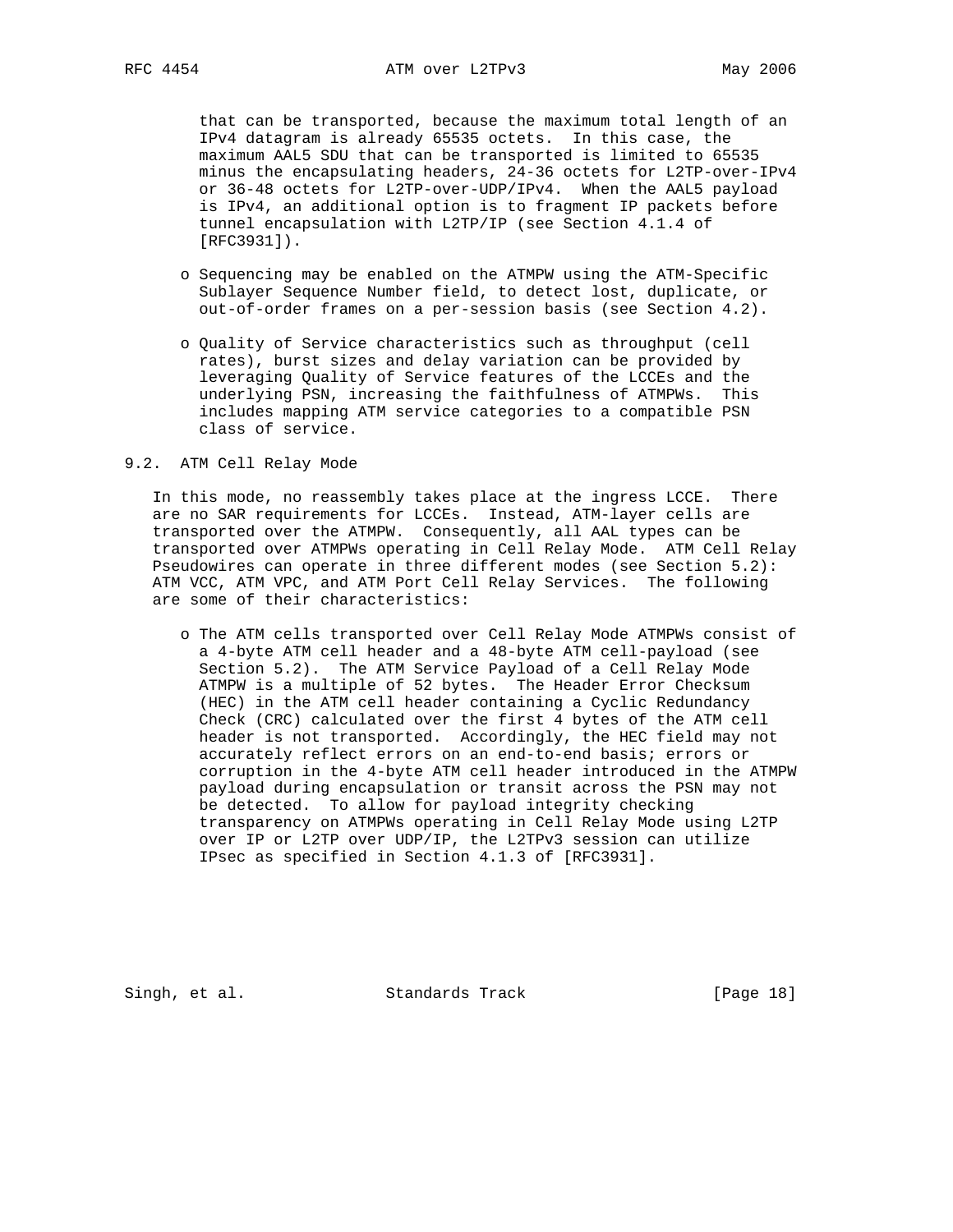- o ATM PWs operating in Cell Relay Mode can transport a single ATM cell or multiple concatenated cells (see Section 6). Cell concatenation improves the bandwidth efficiency of the ATMPW (by decreasing the overhead) but introduces latency and delay variation.
- o The status of the ATM PVC is signaled between LCCEs using the Circuit Status AVP. More granular cause values for the ATM circuit status and specific ATM alarm types are signaled using the ATM Alarm Status AVP (see Section 8.1). Additionally, loss of connectivity between LCCEs can be detected by the L2TPv3 keepalive mechanism (see Section 4.4 in [RFC3931]).
- o ATM OAM cells are transported in the same fashion as user cells, and in the same order as they are received. Therefore, applications that rely on cell sequence integrity between OAM and user data cells are not adversely affected. This includes performance management and security applications that utilize OAM cells (see Section 5.3).
- o The maximum number of concatenated cells is limited by the MTU size of the session (see Section 5.2 and Section 6). Therefore, Fragmentation and Reassembly procedures are not used for Cell Relay ATMPWs. Concatenating cells to then fragment the resulting packet defeats the purpose of cell concatenation. Concatenation of cells and fragmentation act as inverse functions, with additional processing but null net effect, and should not be used together.
- o Sequencing may be enabled on the ATMPW to detect lost, duplicate, or out-of-order packets on a per-session basis (see Section 4.2).
- o Quality of Service characteristics such as throughput (cell rates), burst sizes, and delay variation can be provided by leveraging Quality of Service features of the LCCEs and the underlying PSN, increasing the faithfulness of ATMPWs. This includes mapping ATM service categories to a compatible PSN class of service, and mapping CLP and EFCI bits to PSN classes of service. For example, mapping a Constant Bit Rate (CBR) PVC to a class of service with tight loss and delay characteristics, such as an Expedited Forwarding (EF) Per-Hop Behavior (PHB) if the PSN is an IP DiffServ-enabled domain. The following characteristics of ATMPWs operating in Cell Relay Mode include additional QoS considerations:
	- ATM Cell transport VCC Pseudowires allow for mapping multiple ATM VCCs to a single ATMPW. However, a user may

Singh, et al. Standards Track [Page 19]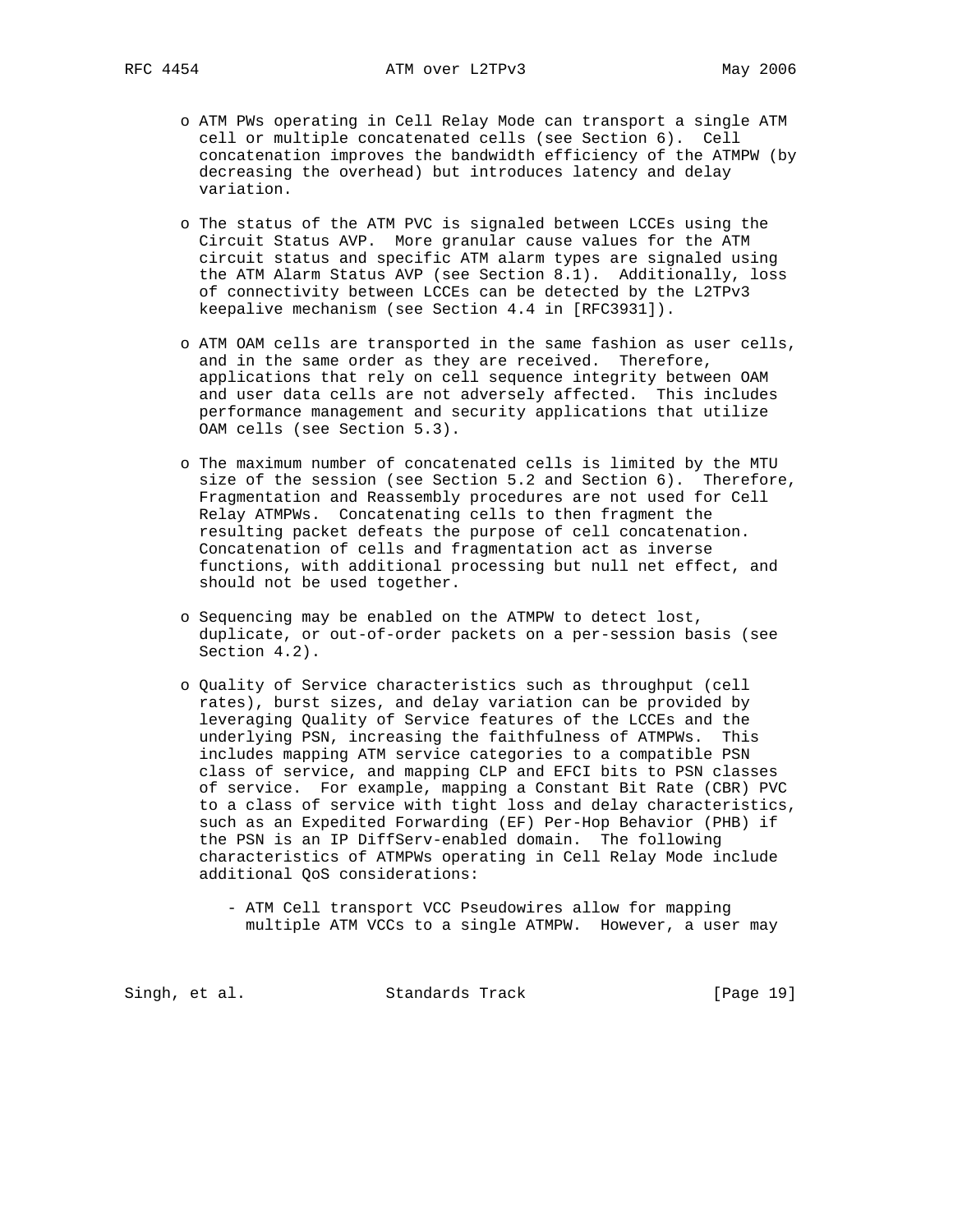wish to map a single ATM VCC per ATMPW to satisfy QoS requirements (see Section 5.2.1).

 - Cell Relay ATMPWs allow for concatenating multiple cells in a single Pseudowire PDU to improve bandwidth efficiency, but may introduce latency and delay variation.

### 10. Congestion Control

 As explained in [RFC3985], the PSN carrying the PW may be subject to congestion, with congestion characteristics depending on PSN type, network architecture, configuration, and loading. During congestion the PSN may exhibit packet loss and packet delay variation (PDV) that will impact the timing and data integrity of the ATMPW. During intervals of acute congestion, some Cell Relay ATMPWs may not be able to maintain service. The inelastic nature of some ATM services reduces the risk of congestion because the rates will not expand to consume all available bandwidth, but on the other hand, those ATM services cannot arbitrarily reduce their load on the network to eliminate congestion when it occurs.

 Whenever possible, Cell Relay ATMPWs should be run over traffic engineered PSNs providing bandwidth allocation and admission control mechanisms. IntServ-enabled domains providing the Guaranteed Service (GS) or DiffServ-enabled domains using Expedited Forwarding (EF) are examples of traffic-engineered PSNs. Such PSNs will minimize loss and delay while providing some degree of isolation of the Cell Relay ATMPW's effects from neighboring streams.

 If the PSN is providing a best-effort service, then the following best-effort service congestion avoidance considerations apply: Those ATMPWs that carry constant bit rate (CBR) and variable bit rate-real time (VBR-rt) services across the PSN will most probably not behave in a TCP-friendly manner prescribed by [RFC2914]. In the presence of services that reduce transmission rate, ATMPWs carrying CBR and VBR rt traffic SHOULD be halted when acute congestion is detected, in order to allow for other traffic or the network infrastructure itself to continue. ATMPWs carrying unspecified bit rate (UBR) traffic, which are equivalent to best-effort IP service, need not be halted during acute congestion and MAY have cells delayed or dropped by the ingress PE if necessary. ATMPWs carrying variable bit rate-non real time (VBR-nrt) services may or may not behave in a TCP-friendly manner, depending on the end user application, but are most likely safe to continue operating, since the end-user application is expected to be delay-insensitive and may also be somewhat loss insensitive.

Singh, et al. Standards Track [Page 20]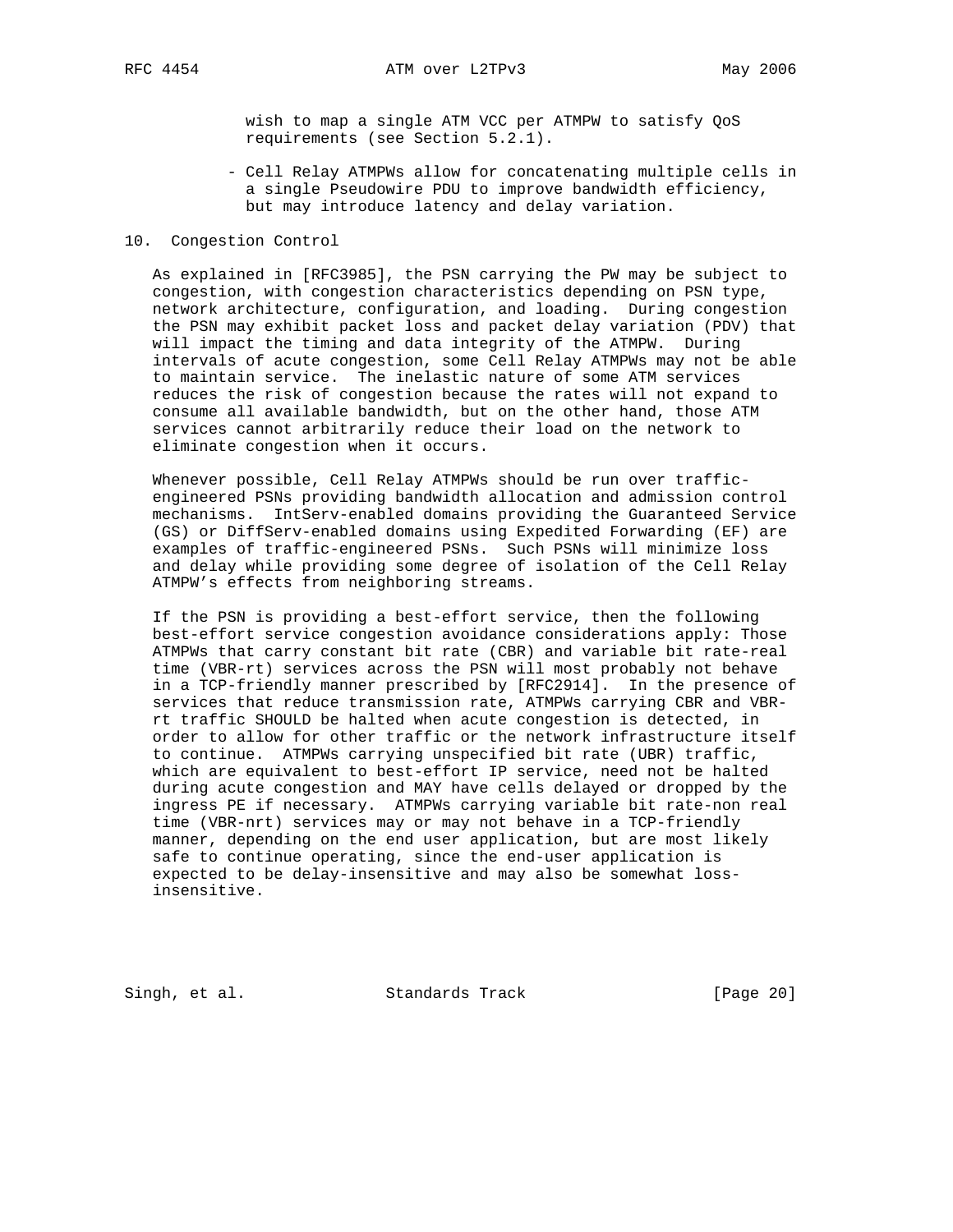LCCEs SHOULD monitor for congestion (for example, by measuring packet loss or as specified in Section 6.5 of [RFC3985]) in order to ensure that the ATM service may be maintained. When severe congestion is detected (for example, when enabling sequencing and detecting that the packet loss is higher than a threshold), the ATM service SHOULD be terminated by tearing down the L2TP session via a CDN message. The PW may be restarted by manual intervention, or by automatic means after an appropriate waiting time.

11. Security Considerations

 ATM over L2TPv3 is subject to the security considerations defined in [RFC3931]. There are no additional considerations specific to carrying ATM that are not present carrying other data link types.

12. IANA Considerations

 The signaling mechanisms defined in this document rely upon the allocation of the following ATM Pseudowire Types (see Pseudowire Capabilities List as defined in 5.4.3 of [RFC3931] and L2TPv3 Pseudowire Types in 10.6 of [RFC3931]) by the IANA (number space created as part of publication of [RFC3931]):

 Pseudowire Types ----------------

 0x0002 ATM AAL5 SDU VCC transport 0x0003 ATM Cell transparent Port Mode 0x0009 ATM Cell transport VCC Mode 0x000A ATM Cell transport VPC Mode

12.1. L2-Specific Sublayer Type

This number space is created and maintained per [RFC3931].

 L2-Specific Sublayer Type -------------------------

2 - ATM L2-Specific Sublayer present

12.2. Control Message Attribute Value Pairs (AVPs)

This number space is managed by IANA as per [BCP0068].

A summary of the three new AVPs follows:

Control Message Attribute Value Pairs

Singh, et al. Standards Track [Page 21]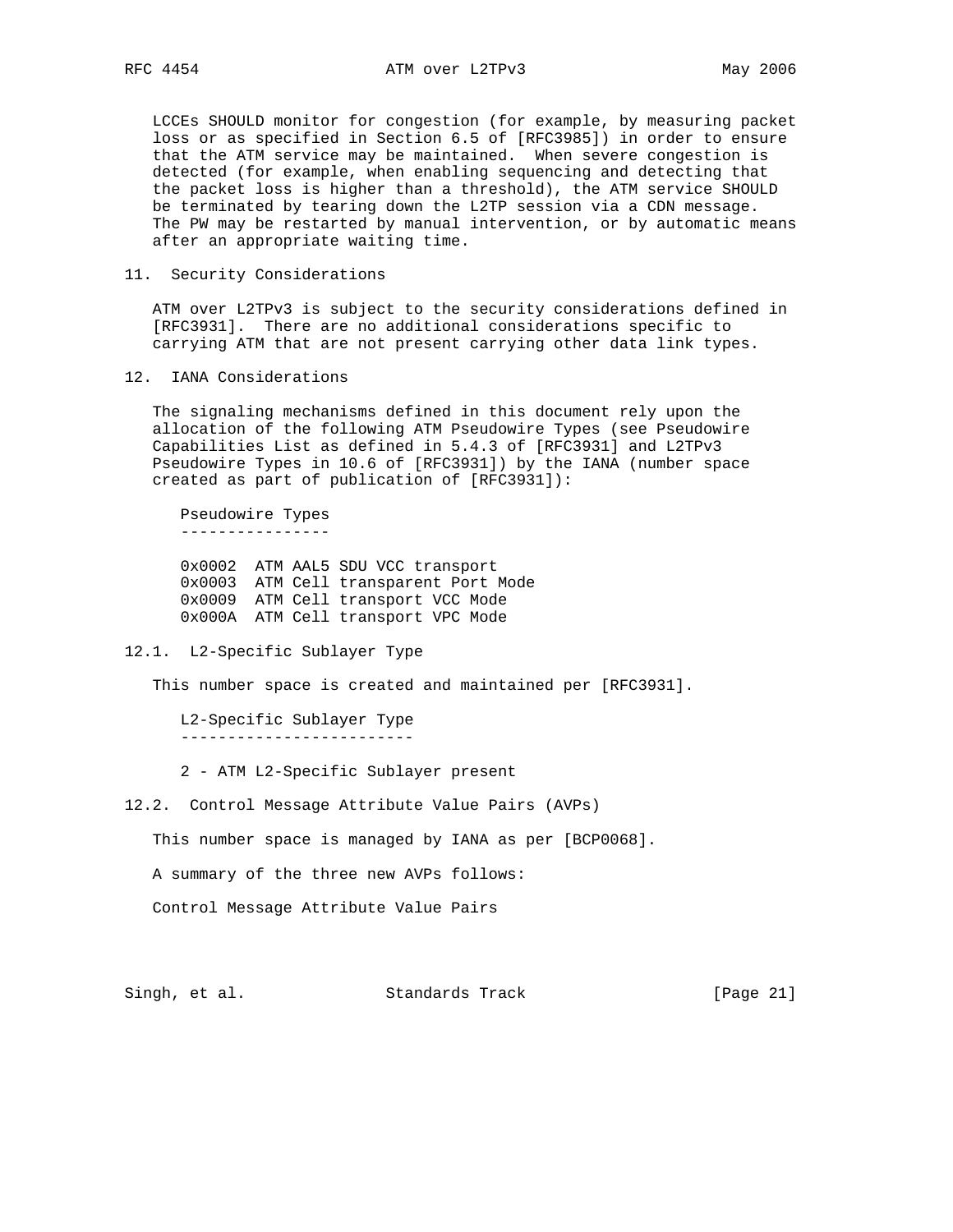| Attribute |                                    |
|-----------|------------------------------------|
| Type      | Description                        |
|           |                                    |
| 86        | ATM Maximum Concatenated Cells AVP |
| 87        | OAM Emulation Required AVP         |
| 88        | ATM Alarm Status AVP               |

12.3. Result Code AVP Values

This number space is managed by IANA as per [BCP0068].

 A new Result Code value for the CDN message is defined in Section 7. Following is a summary:

 Result Code AVP (Attribute Type 1) Values -----------------------------------------

General Error Codes

 22 - Session not established due to other LCCE cannot support the OAM Cell Emulation

12.4. ATM Alarm Status AVP Values

This is a new registry for IANA to maintain.

 New Attribute values for the ATM Alarm Status AVP in the SLI message are defined in Section 8.1. Additional values may be assigned by Expert Review [RFC2434]. Following is a summary:

 ATM Alarm Status AVP (Attribute Type 88) Values -----------------------------------------------

Circuit Status Reason values for the SLI message are as follows:

## 0 - Reserved

- 1 No alarm or alarm cleared (default for Active Status)
- 2 Unspecified or unknown Alarm Received (default for Inactive Status)
- 3 ATM Circuit received F1 Alarm on ingress LCCE
- 4 ATM Circuit received F2 Alarm on ingress LCCE
- 5 ATM Circuit received F3 Alarm on ingress LCCE
- 6 ATM Circuit received F4 Alarm on ingress LCCE
- 7 ATM Circuit received F5 Alarm on ingress LCCE
- 8 ATM Circuit down due to ATM Port shutdown on Peer LCCE
- 9 ATM Circuit down due to loop-back timeout on ingress LCCE

Singh, et al. Standards Track [Page 22]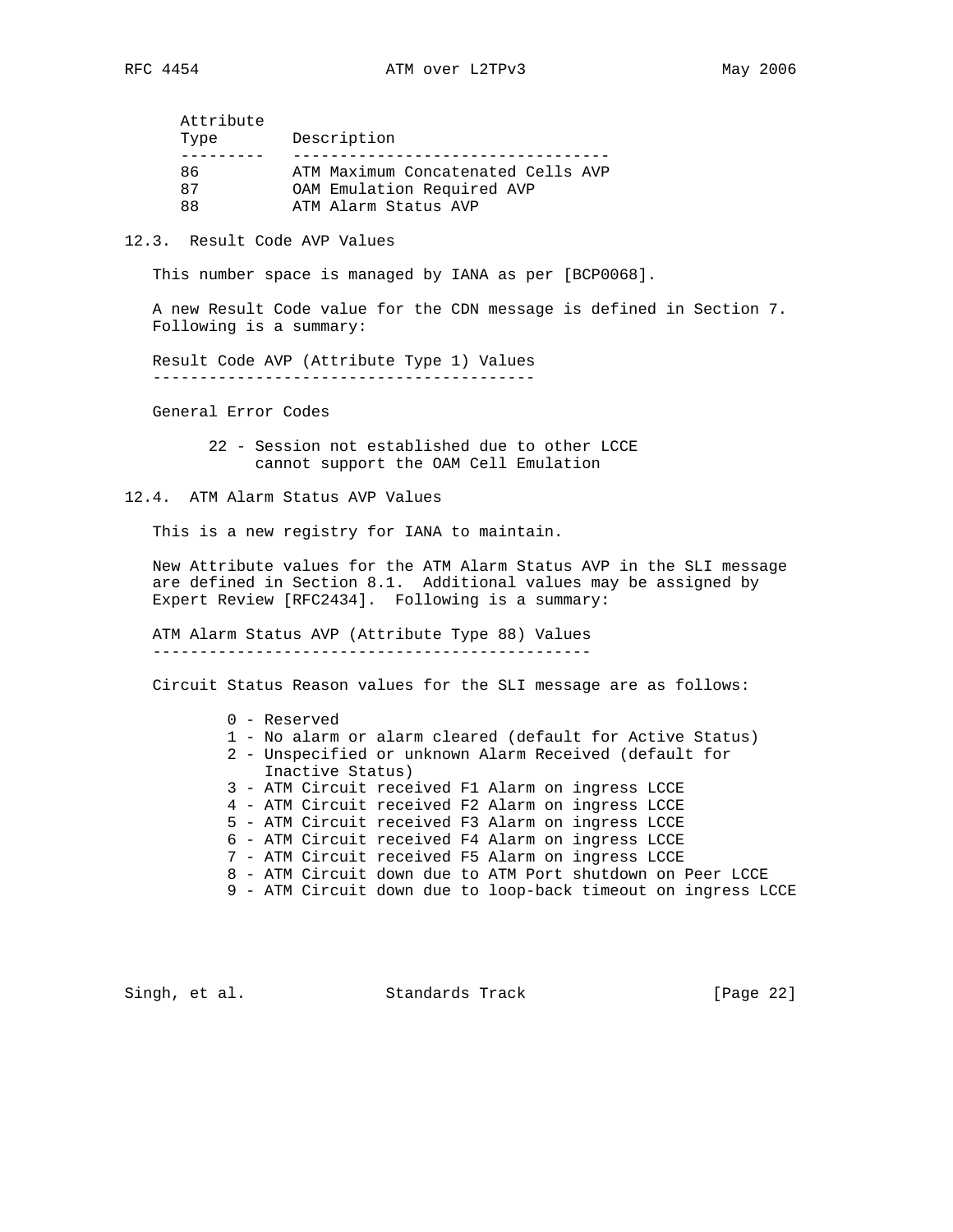The general ATM Alarm failures are encoded as below:

0 - Reserved

- 1 No Alarm type specified (default)
- 2 Alarm Indication Signal (AIS)
- 3 Remote Defect Indicator (RDI)
- 4 Loss of Signal (LOS)
- 5 Loss of Pointer (LOP)
- 6 Loss of Framer (LOF)
- 7 Loopback cells (LB)
- 8 Continuity Check (CC)

## 12.5. ATM-Specific Sublayer Bits

This is a new registry for IANA to maintain.

 The ATM-Specific Sublayer contains 8 bits in the low-order portion of the header. Reserved bits may be assigned by IETF Consensus [RFC2434].

 Bit 0 - Reserved Bit 1 - S (Sequence) bit Bit 2 - B (Fragmentation) bit Bit 3 - E (Fragmentation) bit Bit 4 - T (Transport type) bit Bit 5 - G (EFCI) bit Bit  $6 - C$  (CLP) bit Bit 7 - U (Command/Response) bit

13. Acknowledgements

 Thanks for the contributions from Jed Lau, Pony Zhu, Prasad Yaditi, Durai, and Jaya Kumar.

Many thanks to Srinivas Kotamraju for editorial review.

 Thanks to Shoou Yiu and Fred Shu for giving their valuable time to review this document.

14. References

14.1. Normative References

- [RFC3931] Lau, J., Townsley, M., and I. Goyret, "Layer Two Tunneling Protocol - Version 3 (L2TPv3)", RFC 3931, March 2005.
- [RFC2119] Bradner, S., "Key words for use in RFCs to Indicate Requirement Levels", BCP 14, RFC 2119, March 1997.

Singh, et al. Standards Track [Page 23]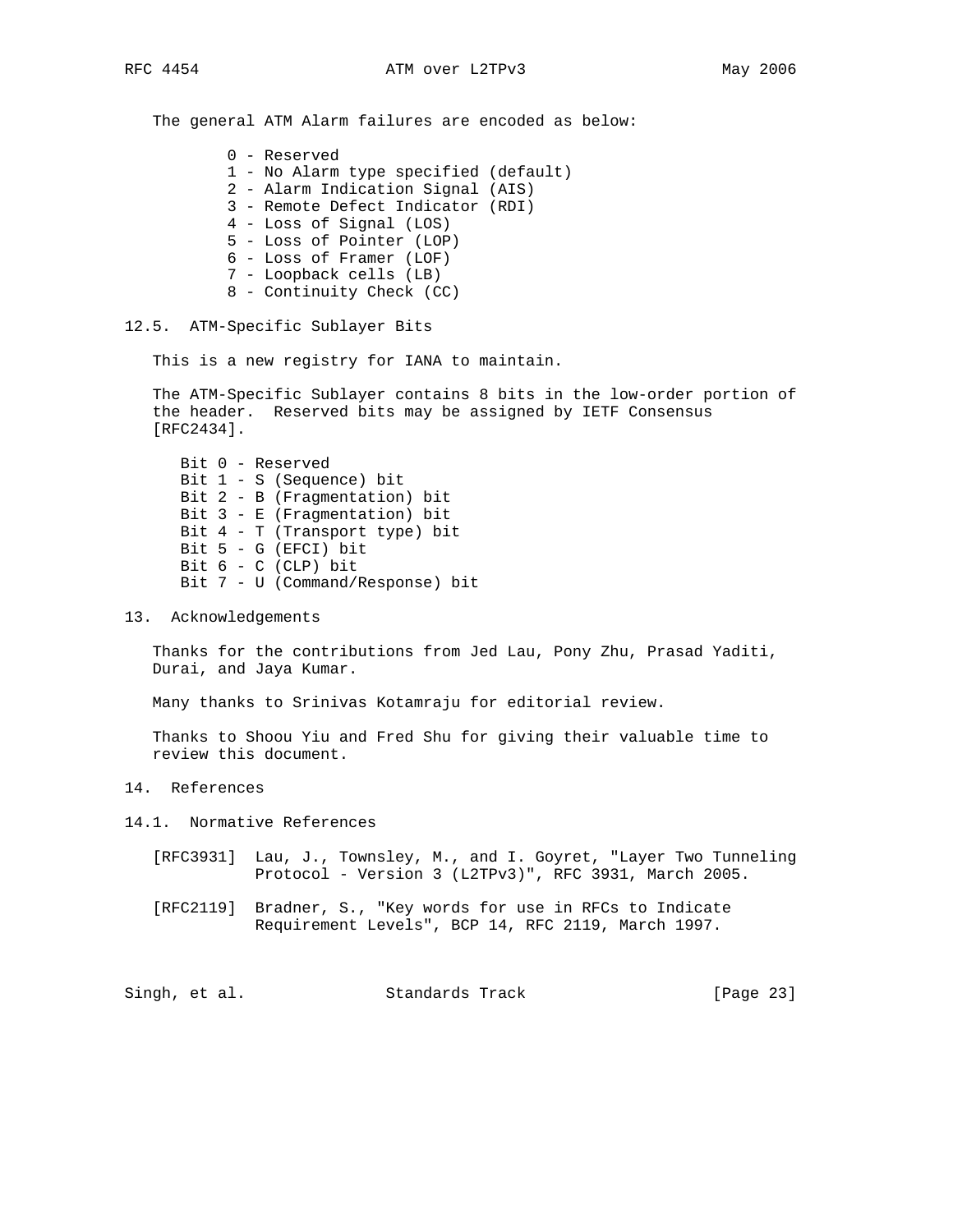- 14.2. Informative References
	- [PWE3ATM] Martini, L., "Encapsulation Methods for Transport of ATM Over MPLS Networks", Work in Progress, September 2005.
	- [L2TPFRAG] Malis, A. and M. Townsley, "PWE3 Fragmentation and Reassembly", Work in Progress, November 2005.
	- [FRF8.1] "Frame Relay / ATM PVC Service Interworking Implementation Agreement (FRF 8.1)", Frame Relay Forum 2000.
	- [BCP0068] Townsley, W., "Layer Two Tunneling Protocol (L2TP) Internet Assigned Numbers Authority (IANA) Considerations Update", BCP 68, RFC 3438, December 2002.
	- [RFC2434] Narten, T. and H. Alvestrand, "Guidelines for Writing an IANA Considerations Section in RFCs", BCP 26, RFC 2434, October 1998.
	- [I610-1] ITU-T Recommendation I.610 (1999): B-ISDN operation and maintenance principles and functions
	- [I610-2] ITU-T Recommendation I.610, Corrigendum 1 (2000): B-ISDN operation and maintenance principles and functions (corrigendum 1)
	- [I610-3] ITU-T Recommendation I.610, Amendment 1 (2000): B-ISDN operation and maintenance principles and functions (Amendment 1)
	- [ATMSEC] ATM Forum Specification, af-sec-0100.002 (2001): ATM Security Specification version 1.1
	- [RFC2684] Grossman, D. and J. Heinanen, "Multiprotocol Encapsulation over ATM Adaptation Layer 5", RFC 2684, September 1999.
	- [RFC3985] Bryant, S. and P. Pate, "Pseudo Wire Emulation Edge-to- Edge (PWE3) Architecture", RFC 3985, March 2005.
	- [RFC2914] Floyd, S., "Congestion Control Principles", BCP 41, RFC 2914, September 2000.

Singh, et al. Standards Track [Page 24]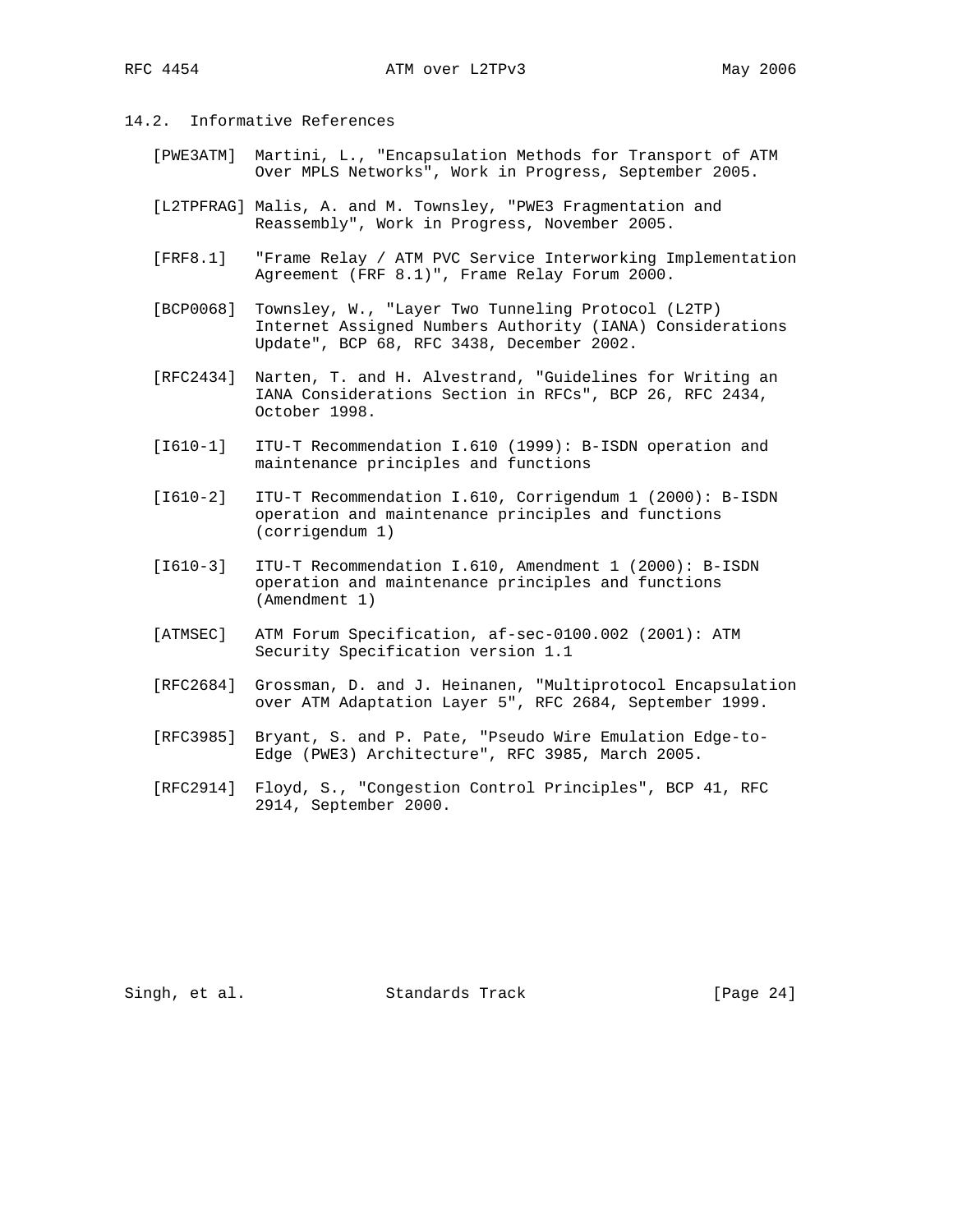Authors' Addresses

 Sanjeev Singh Cisco Systems 170 W. Tasman Drive San Jose, CA 95134

EMail: sanjeevs@cisco.com

 W. Mark Townsley Cisco Systems 7025 Kit Creek Road PO Box 14987 Research Triangle Park, NC 27709

EMail: mark@townsley.net

 Carlos Pignataro Cisco Systems 7025 Kit Creek Road PO Box 14987 Research Triangle Park, NC 27709

EMail: cpignata@cisco.com

Singh, et al. Standards Track [Page 25]